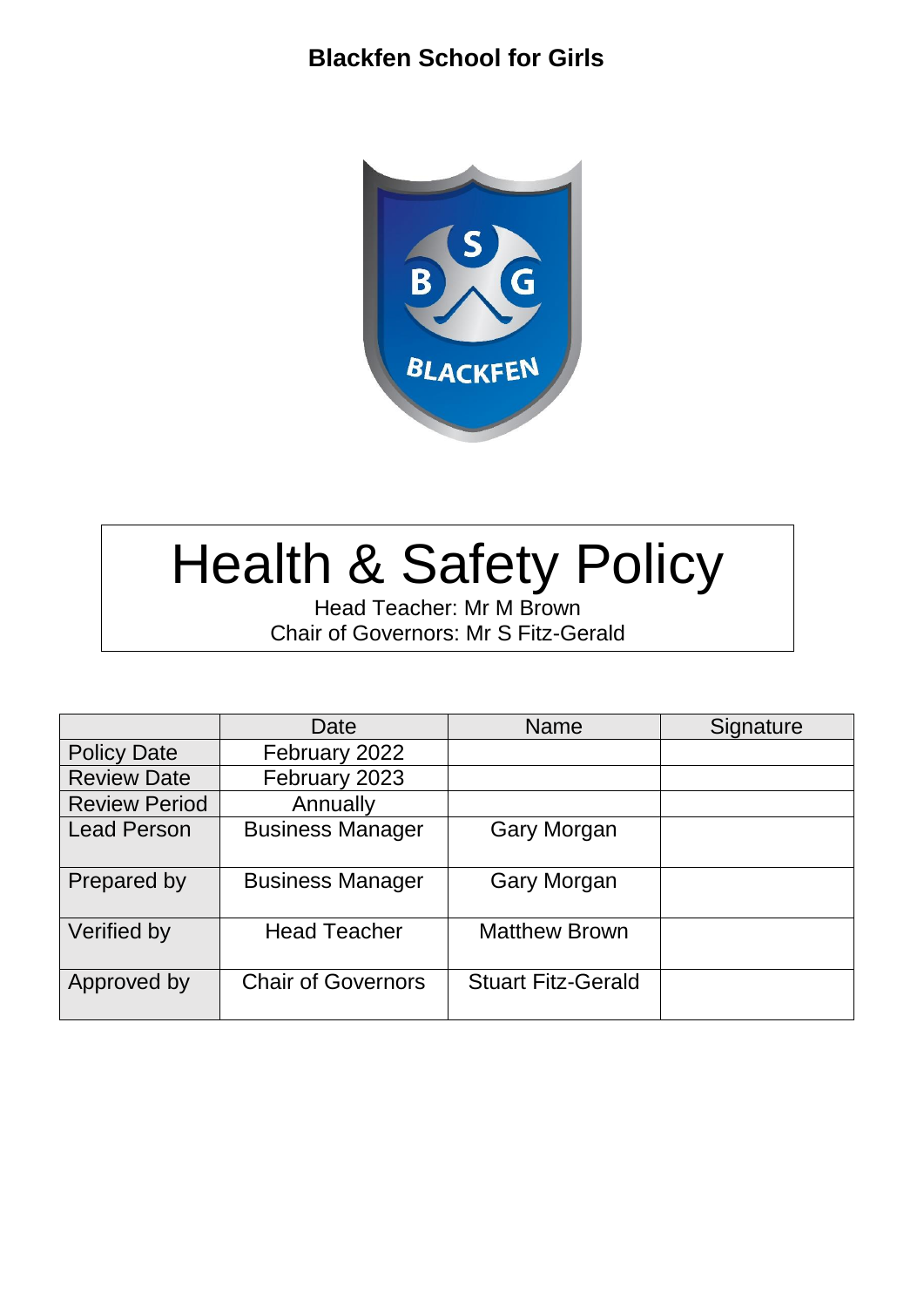#### **Statement of Intent**

The Governors of Blackfen School for Girls are committed to do all that it reasonably can to provide a secure, healthy and safe working and learning environment for all users of the site.

The School is committed to working within the framework provided by Bexley LA and will comply with the provisions of the Health and Safety at Work etc. (1974) Act and the Regulations that apply to the School's activities.

To achieve this, the School will, so far as is reasonably practicable, provide and maintain:

- Plant and systems of work that are safe and without risks to health;
- Arrangements for the safe use, handling, storage and transport of articles and substances;
- A workplace that is safe and poses no threat to health;
- Any information, instruction and supervision that is necessary;
- A working environment that provides adequate facilities for the employees' welfare while at work;

 Adequate and appropriate health and safety training as the need arises, reviewed regularly.

The School also recognises its duty of care towards those who are not employees but who may be affected by its activities (students, parents, visitors, and contractors) and will ensure that arrangements are kept in place to ensure their health and safety.

The School accept the right of trade union members to be represented on health and safety matters by an appointed safety representative who will be guaranteed the appropriate time off to carry out their duties.

To assist the Governors', implement this policy a senior member of staff will be appointed as the School's Health and Safety Officer and a School Health and Safety Committee will meet once a term to discuss issues to be resolved.

Employees have a prime duty of care of their own health and safety and that of other persons who may be affected by their acts or omissions at work, and to cooperate with the Governors to enable them to meet their legal responsibilities.

Health and safety will be an agenda item on all department meetings as well as the termly staff meetings.

The School will review this policy annually and make whatever changes are required to keep it up to date with current School and legislative requirements.

The policy is given to all staff on appointment and attention is drawn to all updates, which are available on line and on the Health and Safety notice board.

**Signed ..…………………………… Date ……………………………..**

**(Chair of Governor)**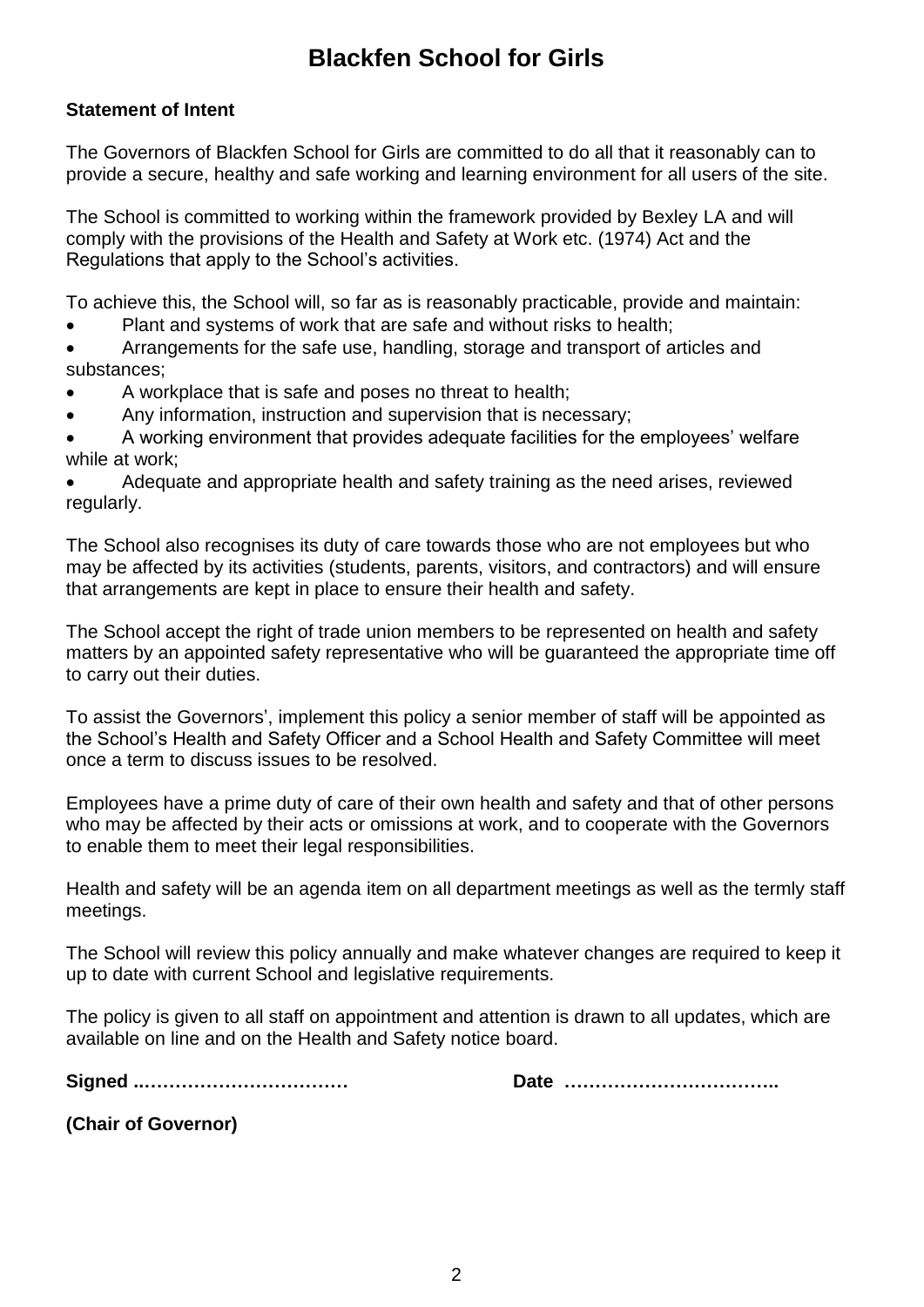#### **Health & Safety Policy**

| Name: | <b>Position:</b> |  |
|-------|------------------|--|
|       |                  |  |

I hereby declare that I have received a copy of the School's Health and Safety Policy and agree to abide by it.

**Signed:**

**Date:**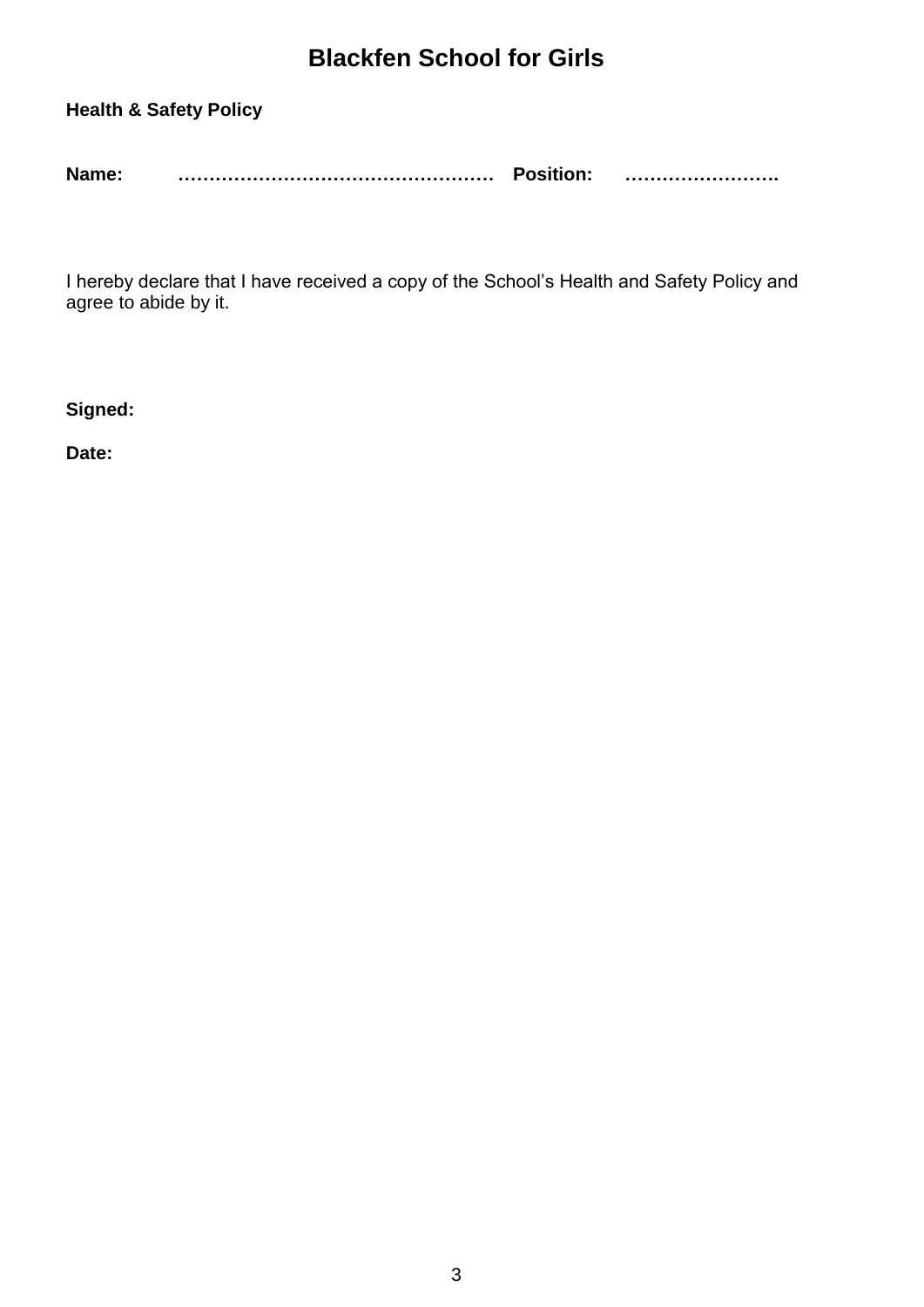#### **Organisation for Implementing the Policy**

Bexley LA has overall responsibility for health & safety, but at school level, the Governors have overall responsibility to ensure the premises are safe. Determining the policy and its implementation. (In doing so, they will delegate day to day management of this policy to the Head Teacher. They will delegate certain tasks and responsibilities to other members of staff and will refer appropriate matters to the LA either because the LA is responsible under the Local Management Scheme or because specialist advice is needed).

The Head Teacher is also responsible as a senior line manager for ensuring that staff, students and other visitors (including contractors) adopt safe working practises and generally conduct themselves in such a way that they will not injure themselves or others.

The Governors are responsible for complying with their duties under the Local Management Scheme, making appropriate provision within the school's delegated budget and generally supporting health and safety within the school. This includes under Section 4 of the Health and Safety At Work etc Act 1974 to take measures, which are within their power to make sure that premises are safe and without risk to health. Health and Safety will be a standard item on the Premises Committee with the Chair of Governors undertaking periodic site risk assessment and review of the accident/incident log.

Those responsible for implementing the policy are all persons involved in running of the School and or employed by the School.

| Governors' Committee dealing with<br><b>Health and Safety:</b> | <b>Premises Committee</b>                                                                                                                                                                                              |
|----------------------------------------------------------------|------------------------------------------------------------------------------------------------------------------------------------------------------------------------------------------------------------------------|
| Director with responsibility for H&S:                          | The Head Teacher                                                                                                                                                                                                       |
| Health and Safety Officer:                                     | Senior member of staff/Business Manager                                                                                                                                                                                |
| School health & safety committee:                              | Health & Safety Officer/Business Manager,<br>staffs' union representative, HOD science,<br>senior lab tech, technology teacher, site<br>manager and any other staff member who may<br>be co-opted on to the committee. |
| Specialised responsibilities:<br>Advice:                       | London Borough of Bexley                                                                                                                                                                                               |
| Training:                                                      | London Borough of Bexley, Health & Safety<br><b>Officer/Business Manager</b>                                                                                                                                           |
| Monitoring:                                                    | Health & Safety Officer/Business Manager,<br>Site Manager                                                                                                                                                              |
| Audit:                                                         | London Borough of Bexley, Business Manager,<br><b>Chair of Governors</b>                                                                                                                                               |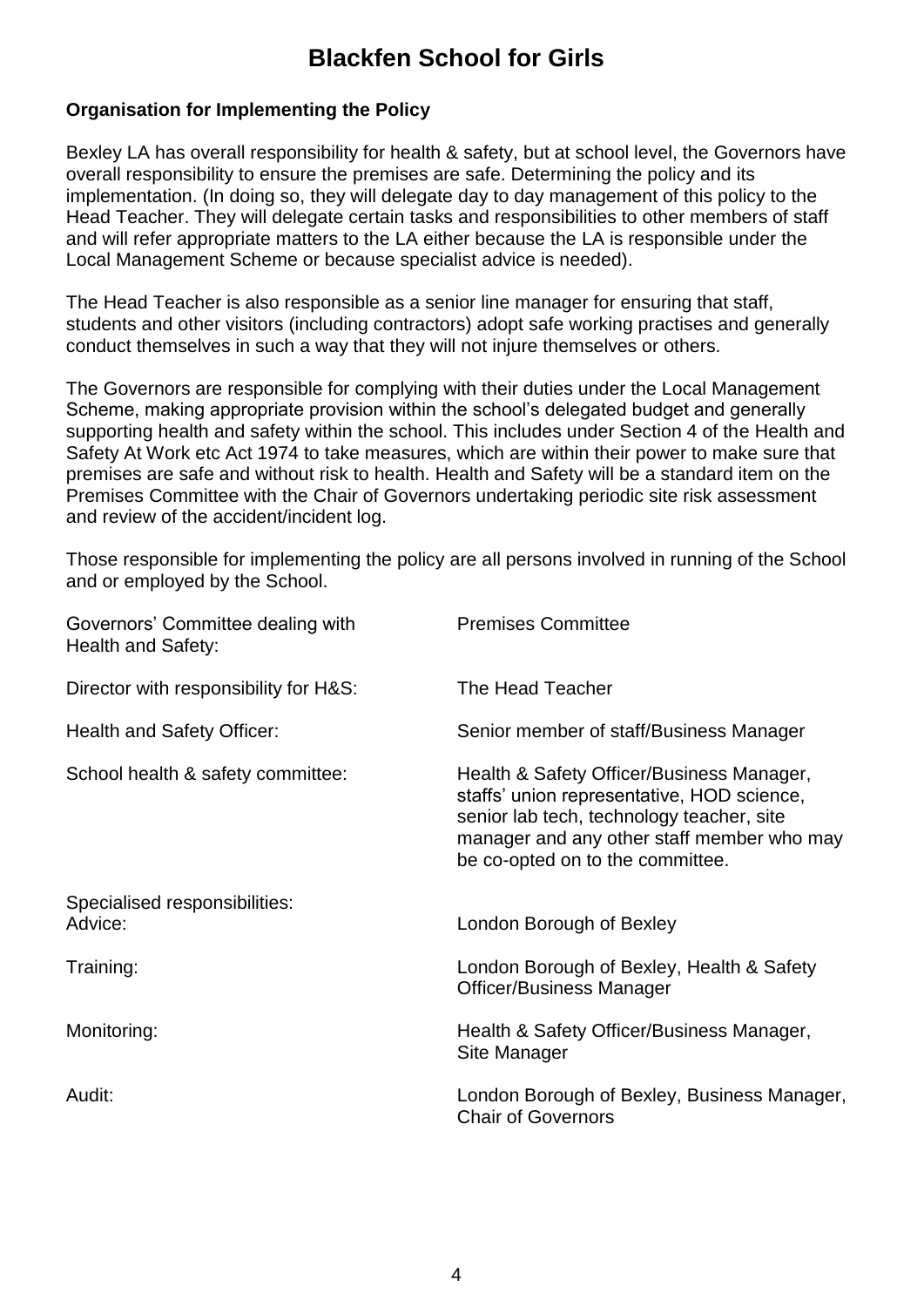#### **The Head Teacher is responsible for:**

- seeing that the school has a Health & Safety Policy Statement;
- reviewing it at least once a year;
- including issues in the School Improvement Plan, if necessary;
- checking that the Health & Safety requirements are actually implemented, e.g. risk assessments, keeping records of the periodic monitoring which is undertaken and ensuring that this is reported through Governors Committee and at department meetings as appropriate;
- seeing that all staff, students and visitors either have a copy of the Policy Statement and the relevant supporting documents or know where the Statement etc., can be seen;
- seeing that each employee's responsibility regarding health and safety is included in their job description;
- undertaking Risk Assessments and recording items of significance; (this is a statutory requirement under Regulation 3 of the Management of Health and Safety At Work Regulations 1999 and should be reviewed annually);
- carrying out regular health and safety inspections each term and reducing the risks to health and safety as appropriate.
- receiving and dealing promptly with complaints about unsafe premises, equipment or work practices;
- seeing that emergency evacuation procedures are in place;
- seeing that the requirements of the Fire Prevention Officer and Environmental Health Officer are properly addresses, and
- seeing that adequate first aid provision is made.

| Governors' Committee<br><b>Premises</b>                                                        | Overall Responsibility for H&S<br>Policy making and Planning<br><b>Reviewing Policy</b><br>Auditing                                                                                                                      |
|------------------------------------------------------------------------------------------------|--------------------------------------------------------------------------------------------------------------------------------------------------------------------------------------------------------------------------|
| <b>School H&amp;S Committee</b>                                                                | Implementing policy – identifying<br>priorities and setting objectives<br>Monitoring effectiveness of policy<br>Reviewing policy and systems<br>Organising safety management<br>systems<br>Controlling safety management |
| <b>Heads of Department</b><br>Site Manager, Catering Contractor,<br><b>Cleaning Contractor</b> | Implementing policy in their<br>department<br>Monitoring compliance with and<br>effectiveness of policy<br>Monitoring systems of work<br>Feeding back comments for review                                                |
| All staff                                                                                      | Putting the policy into practice<br>Reporting any shortcomings in<br>the policy<br>Reporting any serious hazards<br>Feeding back comments and<br>suggestions on the policy and its<br>effectiveness                      |

#### **ORGANISATION – RESPONSIBILITIES**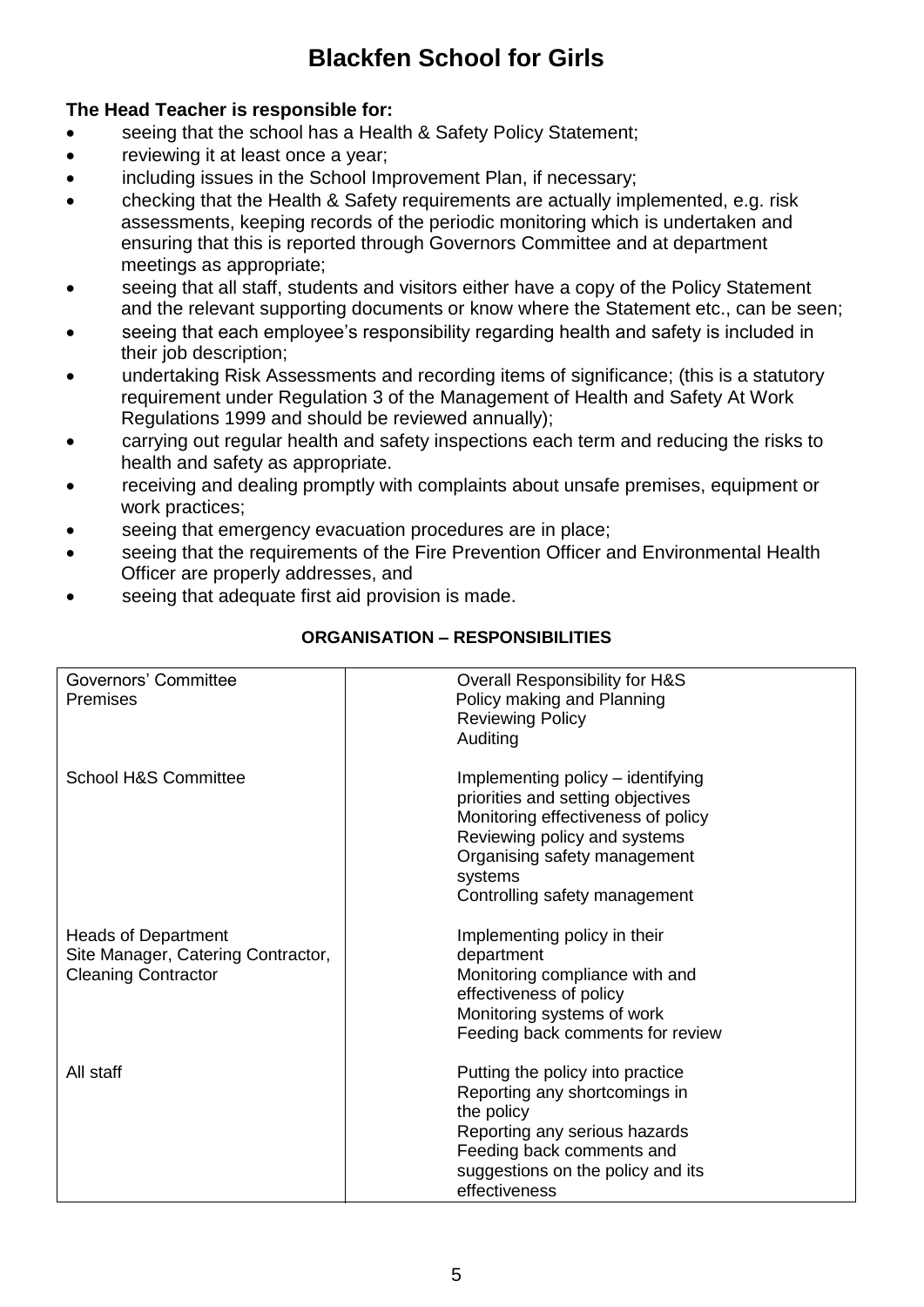#### **Current Post Holders – See Appendix A**

**Health and Safety Responsibilities**

#### **Holders of current First Aid Certificates – See Appendix B**

| <b>Classroom Activities</b>                                                                          | All FL of Department Including risk assessment                                                                                                                                                                                  |
|------------------------------------------------------------------------------------------------------|---------------------------------------------------------------------------------------------------------------------------------------------------------------------------------------------------------------------------------|
| Conditions of premises and<br>site including risk assessment                                         | <b>Business Manager/Site Manager</b>                                                                                                                                                                                            |
| School visits including risk Trip organiser/Education Visits Coordinator EVC<br>assessment           |                                                                                                                                                                                                                                 |
| Maintenance/Building workby school staff<br>done on site, including risk by contractor<br>assessment | Site Manager<br>Site Manager/Business Manager                                                                                                                                                                                   |
| <b>Catering Activities including</b><br>risk assessment                                              | <b>Executive Chef/Catering Manager</b>                                                                                                                                                                                          |
| Use of hazardous substances<br>Including risk assessments                                            | FL for curriculum activities<br>Site Manager for site maintenance<br>Cleaning Supervisor for cleaning company<br>Catering Manager for catering company<br><b>Business Manager/Site Manager for</b><br>contractors               |
| <b>Emergency Evacuation</b><br>Procedures                                                            | Health & Safety Officer (Business Manager)                                                                                                                                                                                      |
| Controlling Health & Safety                                                                          | The Health and Safety Committee ensures that<br>all those who have health & safety<br>responsibilities clearly understand what they<br>have to do to discharge those responsibilities,<br>and have time and resources to do so. |

#### **Monitoring Health & Safety**

The nominated persons carry out safety inspections regularly in their area of responsibility to ensure that all health & safety measures are in place and are effective.

The results of the inspections are to be sent to the Health & Safety Officer/Business Manager who analyses the information to identify trends and problem areas. The findings will be used when reviewing this policy and measures in place.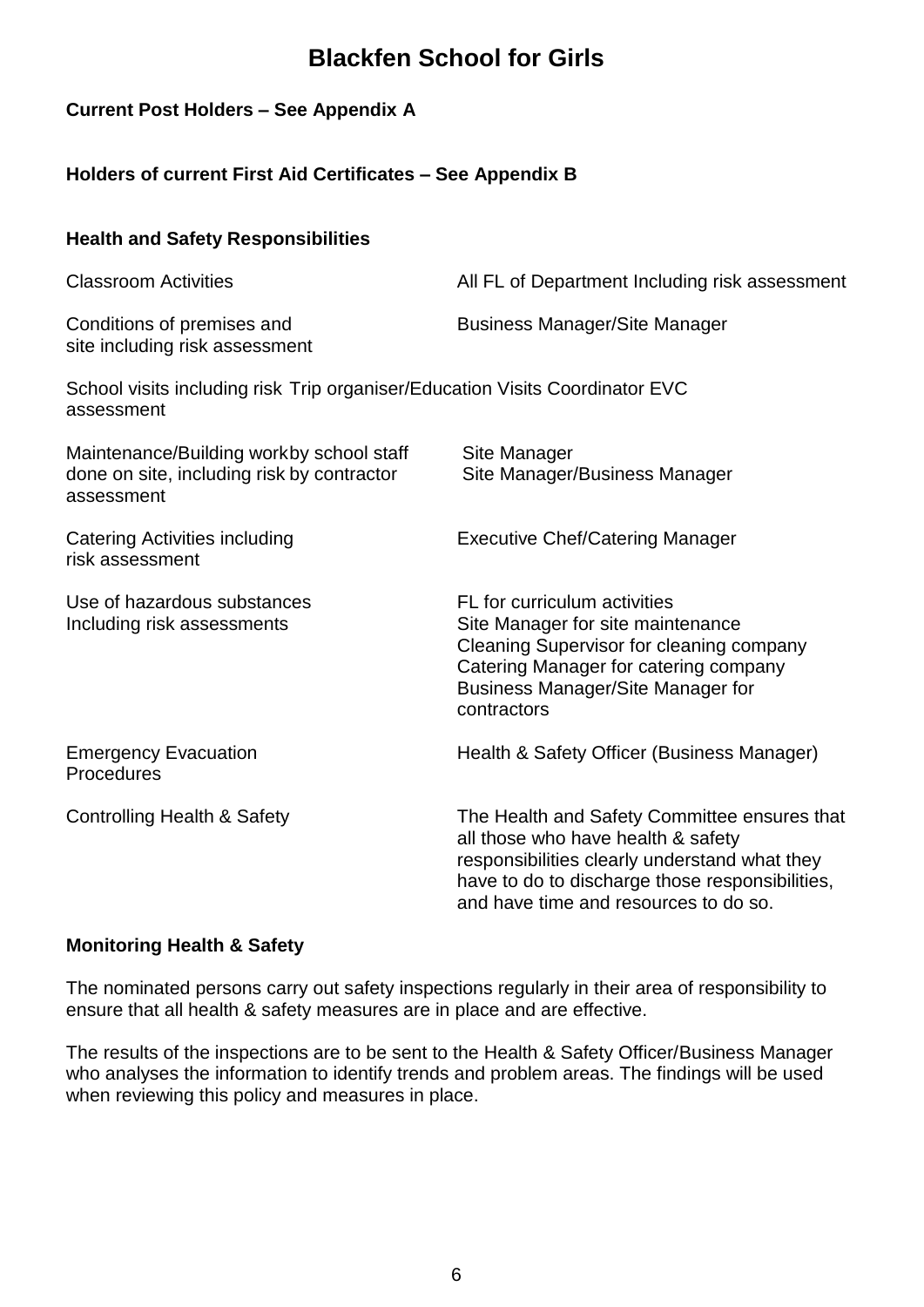#### **Review Process**

The Health & Safety Committee who will ensure that action is taken in good time prioritises any remedial actions that the monitoring process shows are needed.

Employees are consulted, through their elected representatives, and staff meetings, on how well the health & safety management system is working and what improvements need to be made.

The results of the monitoring will be taken into account when reaching a decision on the allocation of resources.

#### **Arrangements**

It is important that the day-by-day activities of all staff, students and visitors are conducted in a way, which is inherently as safe as possible.

All staff in addition to any responsibilities, which may be delegated to them, must:

- make themselves familiar with and conform to this policy, including any instruction and requirements for safe methods of work.
- make sure that they are aware of any hazards associated with their work and familiarise themselves with emergency procedure, first aid provision and accident reporting.
- always wear safety equipment and clothing when undertaking those jobs for which it is required and use all safety devices provided. They should take reasonable care of all safety equipment and report any defects.
- report all accidents, hazards and defects to the line manager and safety officer.
- conduct their activities so that they provide no risk to the health and safety of those persons under their control.

#### **General Practices Applying to All Staff, and for Students or Visitors in their care.**

#### **1.1 Supervision of Students**

The school supervision policy (or will ensure that guidance issued by the LA/DfE) must be followed in order to ensure the safety of students. In addition, arrangements for students working away from the school will be within the recommendations of Bexley LA 'Health and Safety of Off-Site Work, guidance on the levels of supervision or the DfES' Health & Safety of Students on Educational Visits – A good practice guide' (1998).

Staff Duty Rota – staff are expected to supervise students 10 minutes before and after the school day.

Staff will supervise students at the entrances to the school prior to the start of the school day and at the end when leaving to ensure safe entry and egress.

#### **Visitors**

All visitors should be directed by sign and must report to the school reception, this includes parents who enter the site to bring or collect students from school. All visitors (including supply and PGCE students) must sign in and out, noting down any vehicle number if they are allowed in the school car park area; and for visitors to wear an identifying badge. This is important for reasons of security and fire safety.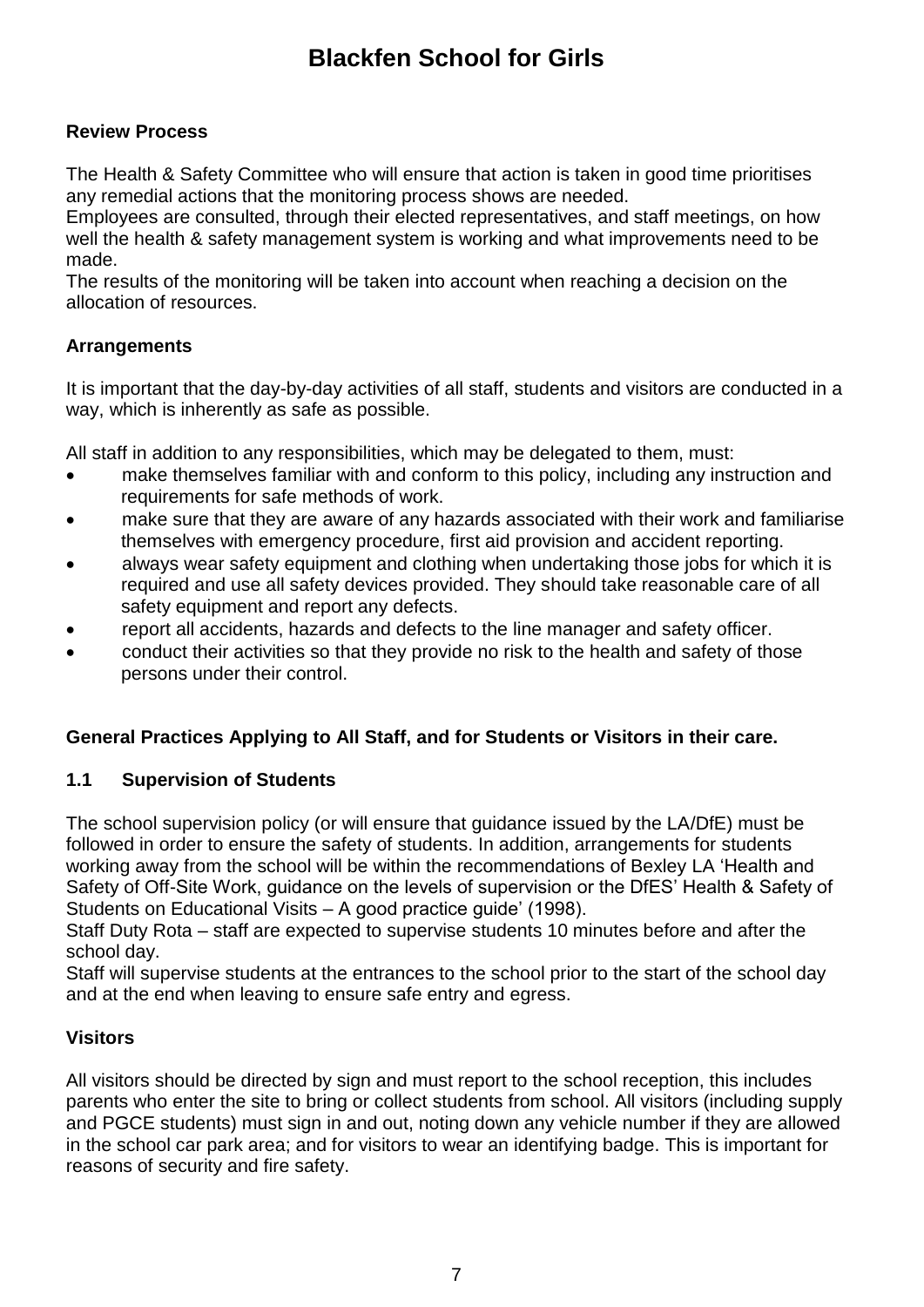#### **1.2 Fire Safety**

Refer to the Fire Safety Log Book held in the Business Manager's Office and Bexley LA Fire Precautions in Educational Establishments.

- (a) Fire Instructions
- 1. These are placed in each classroom, staff room, office and on the H&S Notice Board.
- 2. Emergency Exits, Assembly Point and Fire Evacuation Point Instructions shall be clearly identified.
- 3. Fire Wardens are the Business Manager and caretaking staff and can be contacted via reception/phone extension list. All other staff need to act as wardens due to the nature of a school and that staff do not occupy a room all day.
- (b) Fire Alarms
- 1. The school has an automatic system incorporated in the telephone line that alerts a central station once a fire is detected either via smoke detectors or via the fire call point being activated. The Business Manager or assistant will confirm or not if this is a real emergency or a false alarm when Central Station contact the school (within the first two minutes). If Central Station is unable to contact the school, they will reroute the Fire Alarm to the Fire Brigade so as not to delay any action needed.
- 2. An external contractor tests the fire points around the school on a rotation system every six months and reports any defects. The site manager undertakes weekly random call point tests and logs these. Any defects that become apparent are rectified as soon as possible.
- 3. The Fire Log Book is completed whenever a contractor undertakes work on the system, when a fire evacuation test is done and when a fire evacuation is implemented.
- 4. If staffs, see a fire in an area of the school that is not covered by the automatic system they are to sound the nearest call point.
- (c) Fire Drills
- 1. Fire drills are undertaken once a term. In September the start of the new academic year a fire evacuation drill is undertaken when all students are in so as to enable new students to know where to assemble and the routes out of the school buildings.
- 2. Not all fire drills will be notified in advance. There will be an exit route blocked off at one fire drill per year.
- 3. The Health and Safety Officer records any comments from staff on how the drill was conducted and undue delays in evacuation are also recorded.
- 4. Drills must be conducted in silence so that persons are able to hear clearly any instructions given.
- 5. Senior staff are designated certain duties during a fire evacuation.
- (d) Fire Fighting

Untrained staff are not expected to 'have a go', but only to tackle small fires only if no undue risk to life and limb, and there is always a clear escape path available.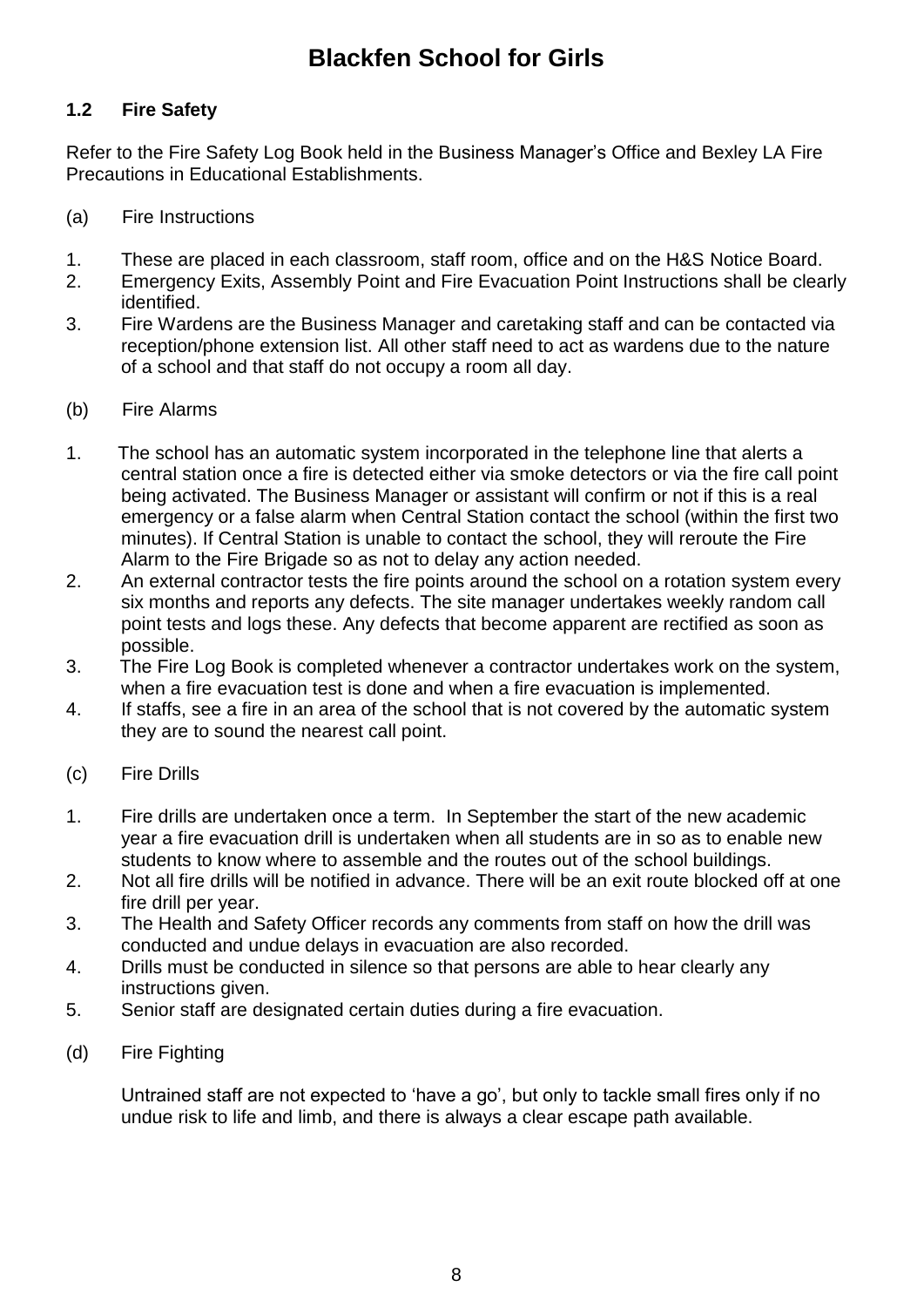#### (e) Fire Evacuation Procedures

- 1. Each FL of Department assesses the risk of fire in their area as part of the normal risk assessment process. The results are passed to the Health & Safety Officer who makes an overall assessment of the risk throughout the school.
- 2. Using the results of the assessments the Health and Safety Committee issues a fire emergency plan that includes the system for calling the fire brigade, designates those responsible for liaising with the fire service personnel on their arrival, a clear evacuation plan, a plan for putting the school back in operation following an emergency and a process for reviewing the plan after an emergency or fire drill. A copy of the plan is available from the Health and Safety Officer and is posted on the school's intranet.
- 3. Staffs check the room they are in and glance in rooms on the way out. The first member of staff through an emergency door that has a fire plan will tick off the classrooms evacuated and follow the procedure as set out. In the event of a genuine emergency the Site Manager/Caretaker will check everywhere that is safe to do so if it is deemed that an area has not been cleared. Staff in separate blocks should check as far as it is safe to do so in those rooms.
- 4. The fire evacuation procedures and fire evacuation routes are displayed in every classroom and where appropriate in corridors and other common areas. Staffs are to make themselves familiar with the evacuation routes around the school. These procedures are to be pointed out to visitors, contractors and new staff as soon as they come on to school premises.
- 5. In order to include everyone in the roll call in the event of a fire, students are recorded in class registers and all contractors/visitors to the school must sign in at reception on arrival.
- (f) Fire Hazards and Fire Risk Assessment
- 1. Storage of flammables and chemicals. Refer to the Control of Substances Hazardous to Health Regulations 2002 (COSHH Regulations). Which identifies the need for assessment for substances that are hazardous to health and/or whose risks need to be controlled. Departments that hold these substances need to undertake a risk assessment in line with the COSHH regulations, informing the Health and Safety Officer of any controls that need to be put in place that are not currently being done.
- 2. Material Safety Data Sheets (Hazard Sheets) for chemicals and flammable substances are kept by the relevant department who use the item i.e. Science, Design Technology and Site Management.
- 3. Fire Prevention Officer is contactable at Bexley LEA.
- 4. The school will use a designated contractor to undertake the Risk Assessment due to legislation changes.
- 5. The staffs in the room check fire extinguishers and fire blankets daily. Other areas are checked by the Site Staff on a weekly rota.
- (g) Maintenance.
- a. Emergency lighting, emergency equipment including fire call points and smoke detectors are checked every three months by an external contractor. If staff report a fault this is assessed for priority and repair is undertaken as soon as possible.
- b. Fire extinguishers are services annually or recharged if necessary as soon as possible. The Site staffs for emergency replacement keeps a reserve of extinguishers.
- c. Fire doors and door closers are checked every term and repairs undertaken as soon as possible.
- d. The external contractor checks boiler house fuel shut-off mechanisms and the identification of escape routes at the same time as the fire call points are checked.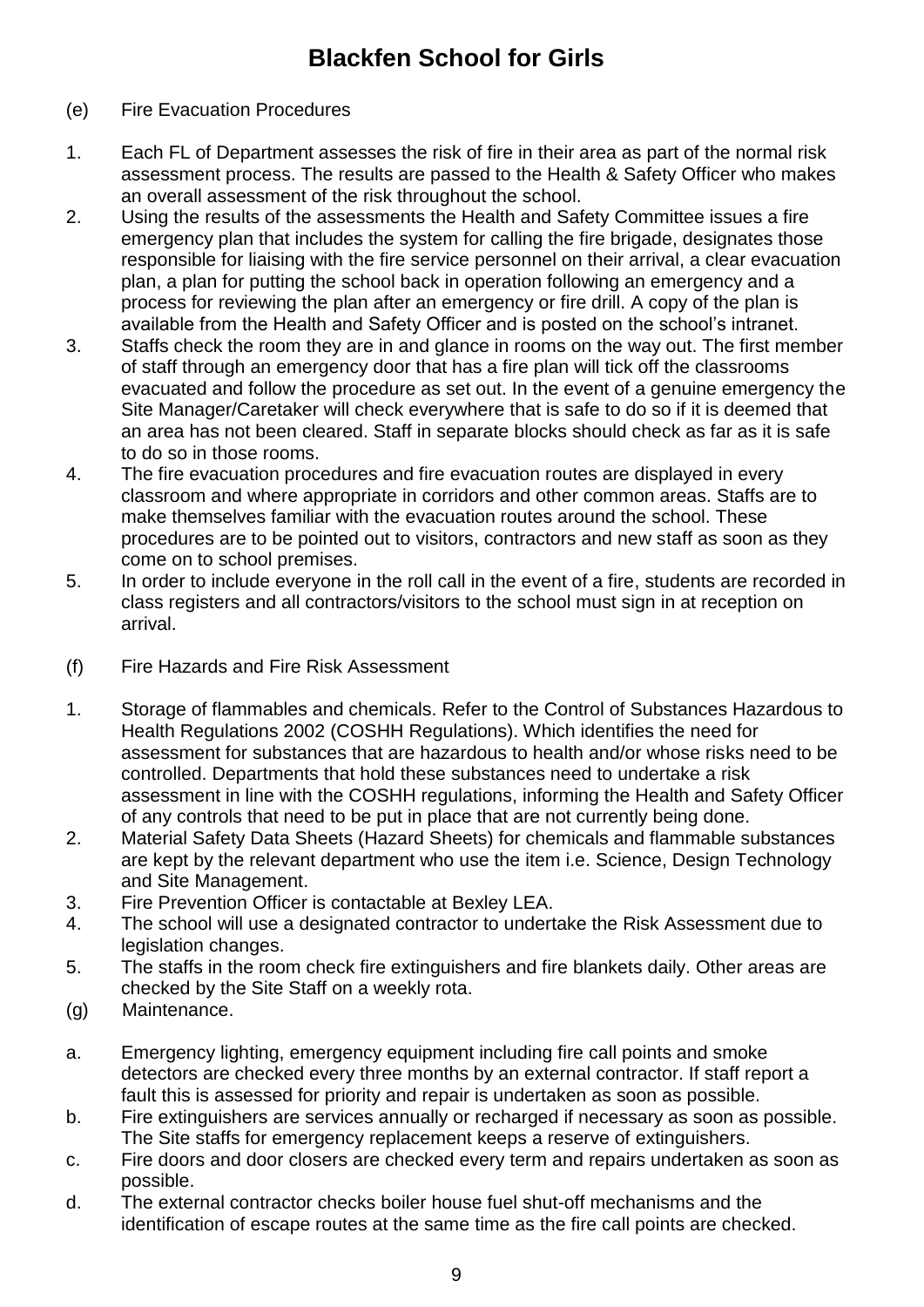- e. The external contractor checks fire safety signs are in place when they undertake the check on the fire extinguishers.
- f. Fire exits and fire evacuation routes are checked weekly by Site Staff to ensure they are not blocked and are useable.

#### **1.3 Bomb Alerts**

- 1. The Head teacher will make the decision to evacuate following the guidelines given by the LA and notify the LA and police accordingly.
- 2. The designated person will sound the fire alarm and the school will follow the procedures as for a fire evacuation.

#### **1.4 Other Emergency Procedure**

*Critical Incidents* such as those that are outside the normal range of experience, and which are extremely distressing to those concerned; such as the death of a student or teacher, serious violence or assault, hostage taking, road, sea or air accident involving students/staff in death or serious injury.

**Principles** 

- remain calm and in control
- notify the LA emergency officer as soon as possible
- put safety of students first while acting to preserve also the safety of staff and others
- manage people and resources to achieve the aims of this policy
- manage the collection and dissemination of factual information
- work as a team using LA support where possible

#### *Flood or severe weather*

1. Parents will be advised by access the schools Web Site during the winter term in cases of closure of the school due to severe weather.

2.The LA will notify the school and the radio station of the code word (so as not to be hoaxed) for school closure. The school will set up a procedure to enable staff to be contacted. 3.Parents will have advised the school if they wish to be contacted when sending students home earlier than designated time at the time of joining the school. Those who wish to be contacted will have their children kept in school until they can be collected. This procedure will be used if the school has to close for any reason during the day.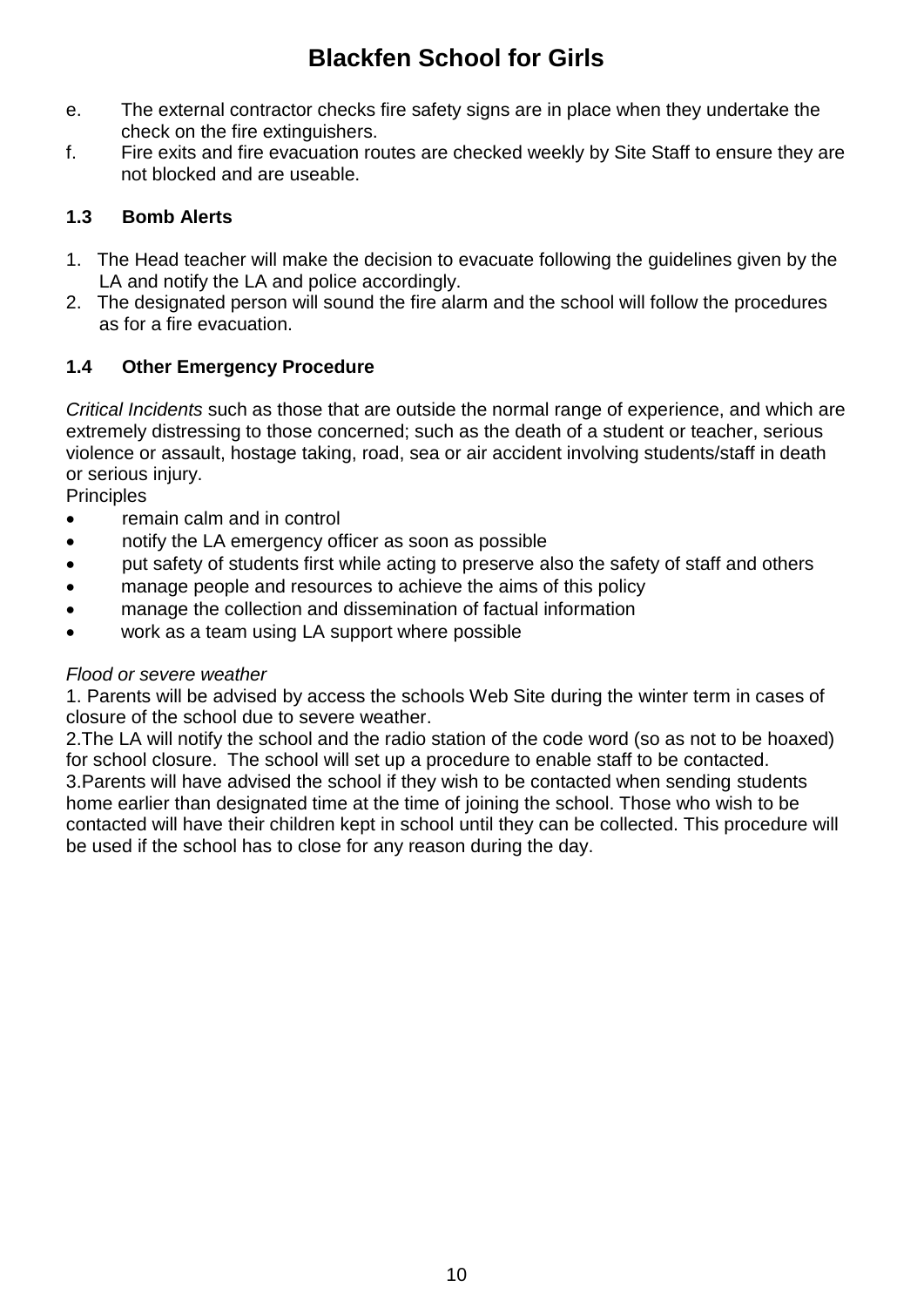#### **1.5 Accidents and Incidents**

1.All accidents/incidents and medical emergencies are recorded by the school and then added to Bexley's accident/incident system.

2.First aid boxes are kept in each classroom that undertakes practical lessons such as science, D&T, textile, art and food technology classrooms. First aid equipment is kept in the main office and medical room. The Catering and Cleaning Company will hold their own first aid equipment. A list of equipment that is to be kept in the first aid box is kept within the box and checked by the designated person within the department. If staffs become aware that there is a shortage in the equipment they are to report this to the designated person in the department. 3.First aid bags are carried on all school visits. Additional equipment may be advisable when undertaking some journeys. It is the responsibility of the trip organiser and Health & Safety Officer to ensure that adequate equipment is taken.

4.Treatment given will be recorded in the accident/incident book and in the students contact book so that parents are aware of any minor injury the child may have received.

5.A list of all persons seen by the responsible first aider (located in the office) is kept which includes time seen and left, either back to lesson/work or home.

6.A list of designated first aiders and other first aiders who have acquired the 'Emergency Act Work First Aid' certificate are located at exit doors around the school giving location and telephone contact point.

7.First aid staffs meet once a term to discuss any recurring accidents/incidents, to review procedures and refresh first aid techniques.

8.The numbered accident/incident sheets will be completed by the designated person in the office and passed for investigation and review to the Business Manager who will establish the underlying cause of the accident and ensure action is taken to prevent a recurrence. The form will be copied and the copy kept in the Business Managers office under lock, with the original being recorded on Bexley's system by the Health & Safety team.

9.Serious accidents/incidents are reported immediately to the Business Manager.

10.All accidents/incidents and cases of ill health that are reportable under the 'Reporting of Injuries, Diseases and Dangerous Occurrences Regulations 2013 are reported by the Business Manager to Bexley and the Health and Safety Executive as soon as possible by telephone and are followed by a report on form F2508 or F2506A within 10 days.

11.Any incidents where no one was injured but it is clear that serious injury could have occurred are also investigated.

12.Any injuries to a child's head are to be reported by telephone to the parent.

13.Parents are to be informed of any medical attention that their child may have received either through their contact book or by telephone if the condition in the view of the designated first aider would necessitate further medical checks being sort.

14.If the designated first aider decides that the person needs to be removed for hospital treatment the parent is to be informed and the person if a child will be accompanied to hospital by a responsible adult (if the parents is not available).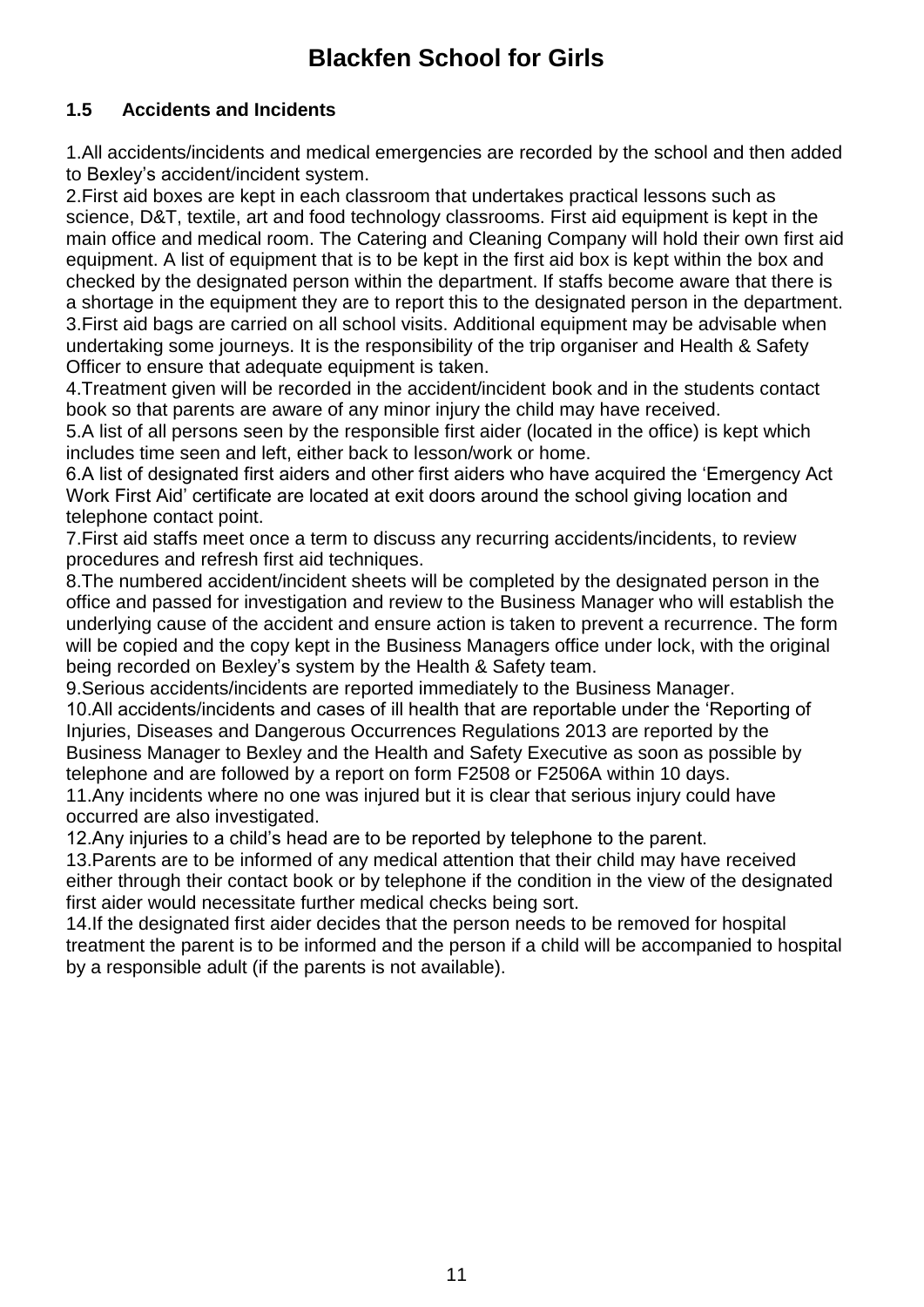#### **1.6 Administration of Medicines/Medical Treatment**

- 1. Students who need a medical care plan will see Bexley's designated school nurse who will write the plan (using Bexley's' procedures) in conjunction with the parents to gain co-operation.
- 2. Staff will be trained to administer Epi-Pen medication and a trained staff member must accompany pupil who has been diagnosed with the condition needing an Epi-Pen administered on any school visit.
- 3. Students who need Epi-Pen administered must keep one on them at all times and a spare in the school office. These will be returned every term to the parents for checking they are in date and returned to the school. It is the parents' responsibility to ensure the pen is in date and in school.
- 4. The school will not administer any medication to a pupil, but will keep medication in school if sent in by the parent for the pupil to take that day. This applies to asthma inhalers, which will be kept in an unlocked area during the school day.

#### **1.7 Blood or Other Spillages**

Universal Health Precautions should be followed to avoid the possibility of staff contracting infectious diseases such as AIDS, Hepatitis B and Gastro-Enteric diseases. Site staff must use protective gloves and dispose of contaminated cloths/wipes in a sealed bag.

#### **1.8 Electrical Safety**

- 1. All staffs are required to report to the Business Manager/Site Manager any damaged electrical equipment or wiring – including portable equipment and permanent wiring. They must not attempt any repairs unless the Business Manager is satisfied that they are competent to do so. Personal mains-powered electrical equipment must not be brought to school, unless it has been subjected to the same tests as school equipment.
- 2. A competent person as set out in the guidance available will test portable electrical equipment annually. Failed items will be repaired if possible or disposed of safely if not economical to do so. Staffs are prohibited from bringing electrical equipment into the School to use unless it has a current test certificate and is approved by the Business/Site Manager
- 3. Every five years the mains electrical system will be checked under the guidance of the Site/Business manager.

#### **1.9 Premises**

- 1. The Business Manager/Health & Safety Officer will undertake a termly site inspection and once a year is accompanied by the Chair of Governors or designated governor.
- 2. If the Professional Associations have appointed Health & Safety Representatives, they may be involved in inspections, investigations etc.
- 3. The Business Manager and Site Manager/Senior Caretaker will survey the site regularly looking at structural, health and safety and environmental issues taking in to account reports received from designated contractors. Work will be prioritised giving priority to matters that could seriously affect health and safety of staff, students, contactors or visitors.
- 4. All staff are encouraged to report problems to the site staff via the digital Caretakers log as soon as possible. Works will be prioritised.
- 5. The school's heating system is designed to maintain reasonable temperature throughout the school. Competent companies with boilers/pumps and pressure units annually or more often as specified for the particular equipment maintain the system.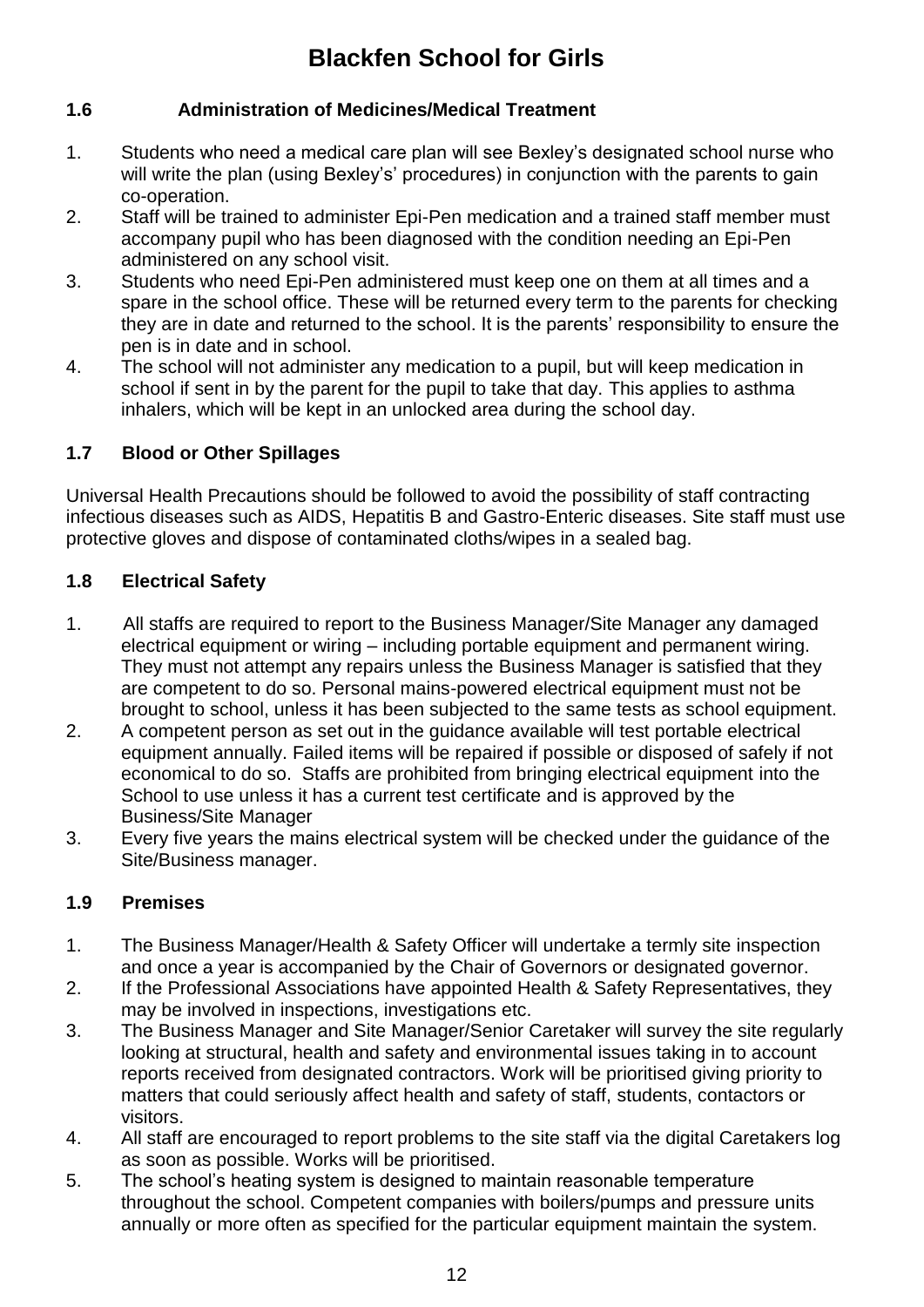- 6. If any part of the system becomes defective or inefficient this is reported to the Site Manager who ensures that the problems are solved as soon as is reasonably practicable.
- 7. Ventilation systems are included in regular site maintenance and are checked that all are operational and clean. FL of Department check that staffs are using ventilation properly to ensure a sufficient supply of fresh air in their work area.
- 8. Windows that are lower than 800mm or door glass up to 1500mm have been covered with safety film if not already fitted with safety glass as per recommendations.
- 9. A competent contractor cleans the windows twice a year.
- 10. Windows are checked for safety when undertaking the regular checks. If found to be in need of attention a 'health & safety 'notice is attached and the window made safe in the short term.
- 11. A competent contractor as specified in the appropriate contract cleans the school buildings. The Business Manager and Site Manager monitor this contract.
- 12. The toilets provided for staff, students and visitors are kept clean and tidy by the cleaning contractor, with the Site Manager ensuring that there is always adequate soap and toilet paper and that the hand dryers are working reasonably.
- 13. The surrounds to the buildings will be kept clean by the caretaking staff.
- 14. A competent contractor as specified in the appropriate contract will undertake the grounds maintenance of the site ensuring a safe and tidy environment, which allows the curriculum to be taught as required. the Business Manager, Site Manager and Head Teacher monitors this contract.
- 15. All contractors working on the fabric of the building are made aware of the Asbestos Register that is available for consultation.
- 16. All contractors are required to sign in at reception and will be collected by a site team member who will ensure they are aware of our Health & Safety Policy and adhere to the policy recommendation

#### **1.10 Waste Disposal**

- 1. Normal small amounts of waste can be disposed of as ordinary household waste i.e. placed in appropriate bins within the building and its surrounds and removed each day by the cleaners to the designated storage area prior to removal by a Refuse Service Contractor.
- 2. A specialist contractor who will require the school to sign a 'Duty of Care' consignment note to state that the waste will be disposed of in a properly managed way will remove large amounts of Hazardous Waste such as sanitary towels. This is undertaken on a monthly basis.
- 3. Chemicals used in laboratory experiments will be disposed of using guidance under COSHH Regulations.
- 4. Standard waste materials are cleared from the site twice weekly during the year.
- 5. The school uses Bexley's contracted company to recycle waste papers products.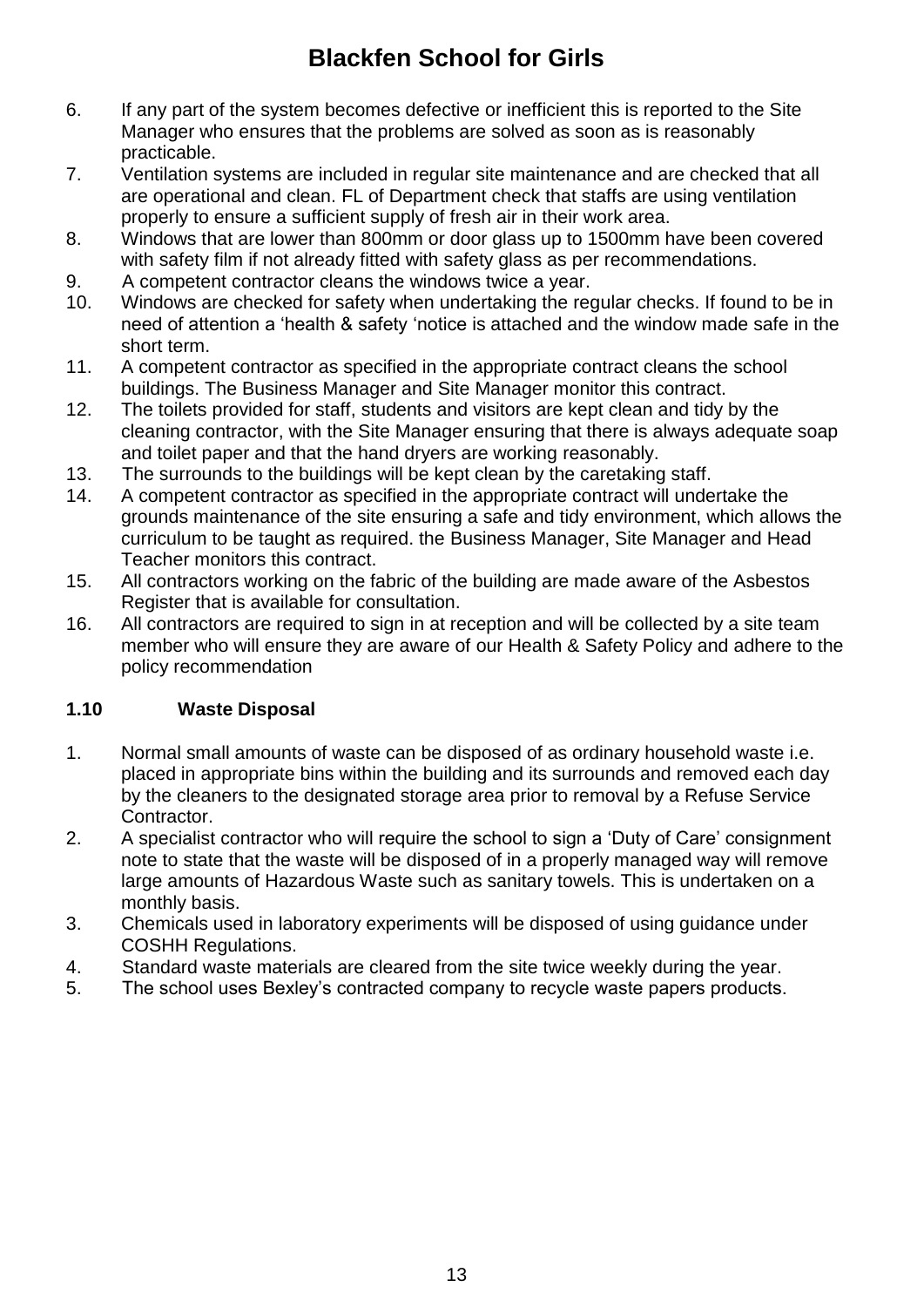#### **Stacking and Storage**

Materials, equipment and any other items will be kept in appropriate storage areas. Where this is not possible for temporary reasons, the staff responsible for those materials will ensure that they are stacked tidily, to a height, which does not constitute a hazard and is such a way that they do not impede the movement of staff, students or visitors.

Stairs, corridors, cloakrooms and exits etc will be kept clear of obstructions (including electric cables).

#### **1.11 Classrooms**

FL of Department with their specialist knowledge of the area of work for which they are responsible, undertake a key role in running the activities safely. They are expected to ensure that all employees under their supervision know the relevant safe working practices and arrangements for working are safe. They should familiarise new staff with the safety aspects of their work and should make sure accidents are reported immediately, and preserve the health and safety of others.

Teachers will be alert on a daily basis to the following and will report any hazards to the designated person. A more thorough check will be made each half-term:

- 1. Electrical equipment should not have signs of obvious damage, strained flexes, dangerous use of extension cables or over-loading of power sockets.
- 2. The layout of furniture and equipment- secured if necessary (e.g. all shelving/cupboards secured to the walls if necessary).
- 3. Whether materials and equipment stored properly.
- 4. Safe methods of dealing with harmful materials.
- 5. Any obvious malfunction in heating or lighting

#### **1.12 Manual Handling**

Manual Handling is defined as the lifting, supporting, pushing or pulling of a load by manual force and is governed by the Manual Handling Operations regulations 1992 amendments 2002. Activities that come under this heading include lifting and carrying persons, lifting and carrying boxes and books, and moving furniture and equipment.

- 1. In order to comply with the manual Handling Operations Regulations any manual handling that could cause a risk to health or safety is avoided wherever this is reasonably practicable.
- 2. Equipment such as trolleys, carts etc are supplied to enable safe movement of items. Items that need to go to the first floor or upstairs/steps will either be transported using the stair trolley or the lift where installed.
- 3. Caretaking staff will be sent on a manual Handling training course as soon as practical with training in use of equipment that is needed.
- 4. Large or heavy items will if practical be reduced by breaking down the delivery (i.e. books) or working in pairs to lift or move items safely. Risk Assessments will be undertaken for Manual Handling tasks.
- 5. Laptop Loan Scheme procedures and risk assessments have to be read, signed and completed by all staff who have been offered a Laptop/PDA.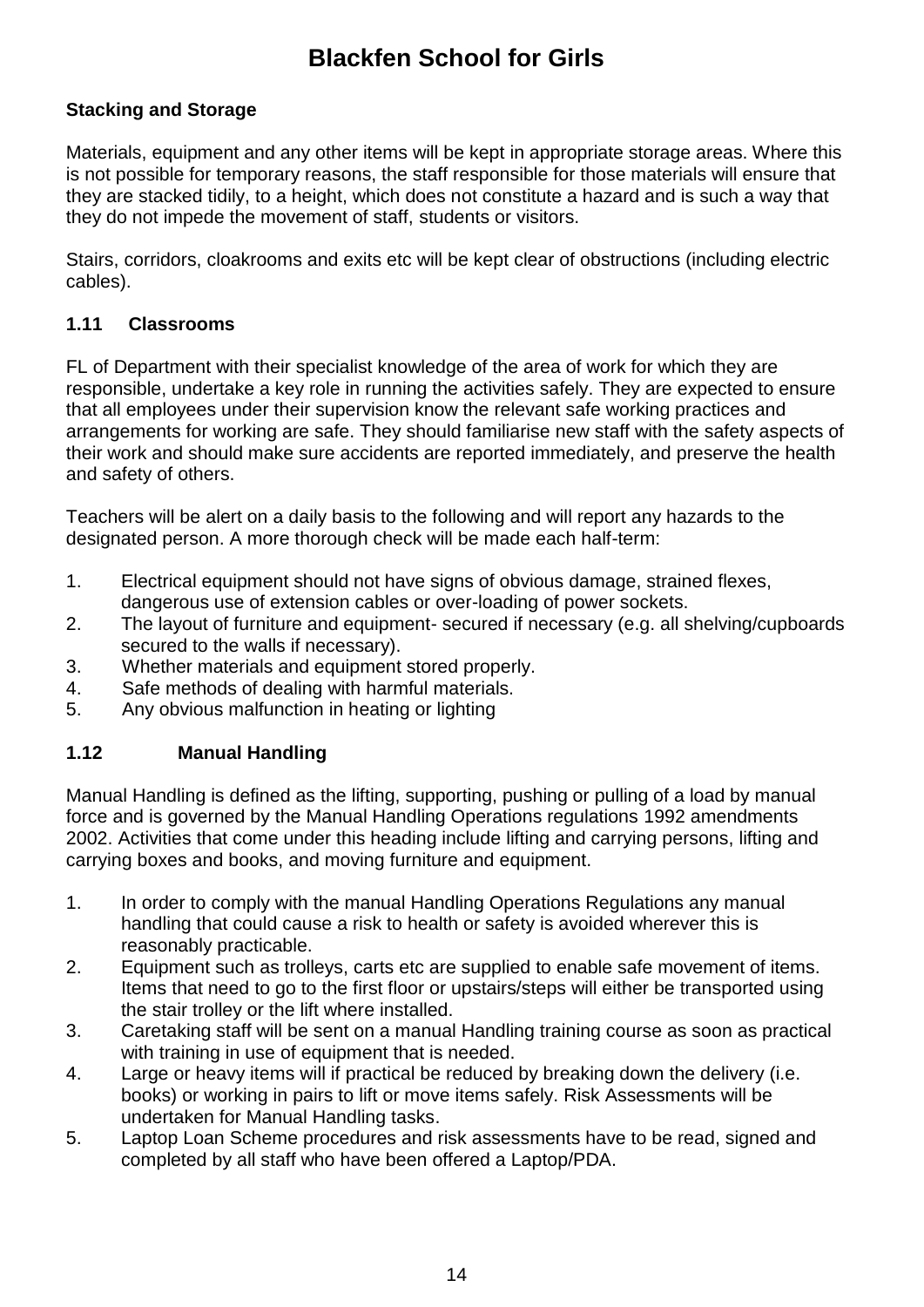#### **1.13 Traffic Management on Site**

Vehicle and pedestrian traffic routes are kept separate wherever it is reasonably practical. Pedestrian routes are clearly marked and markings for car park bays and hatched areas are renewed as required.

Entry to the site via the main driveway is via car park barrier, which is only access via control cards or reception. Visitors/parents etc are unable to be accommodated on the school site due to restricted parking and movement of students around the school environment. *See Traffic Management Policy & Procedures.*

Delivery vehicles are encouraged to park outside the school and deliver goods via the main pedestrian gates. If assistance with any deliveries are required, then the caretaker may be able to assist when contacted. *See Traffic Management of Site Vehicle.*

#### **1.14 Contractors**

Only authorised contractors are allowed to undertake building, maintenance or other works. These may be from Bexley's' preferred contractors list or contractors that meet Construction Industry registration and hold insurance of sufficient value for the works to be undertaken.

The Business Manager/Site Manager ensures that all contractors provide an assessment of the risks of their work and a method statement, detailing how the work will be done, by whom and what equipment will be used, before works start. Staffs of the School are given information on how such work may affect their Department to ensure that any extra risks the work may pose are properly controlled.

The Business Manager/Site Manager ensure that all contractors are provided with information on any risks to their employees' health and safety that they may encounter in the course of their work in the School and the control measures in place e.g. ensuring that all maintenance contractors know the exact location of any asbestos in the School buildings, in line with current legislation. The Control of Asbestos Works Pre Start Declaration form is signed by the contractor before works start.

The Site Manager and or Business Manager monitor contractors to ensure that they are working to the agreed procedures and are not using unsafe practices.

Whenever work by contractors could affect staff or students in any way, the Site Manager/Business Manager will ensure that notification is included in the appropriate daily/weekly bulletin.

#### **1.15 Control of Dust and Fumes**

All practical equipment will be installed and used as recommended and will be serviced and maintained by a competent company who will supply written test results and recommendations.

The school employs a competent person who undertakes a risk analysis annually and reports any findings to the Business manager and Head Teacher.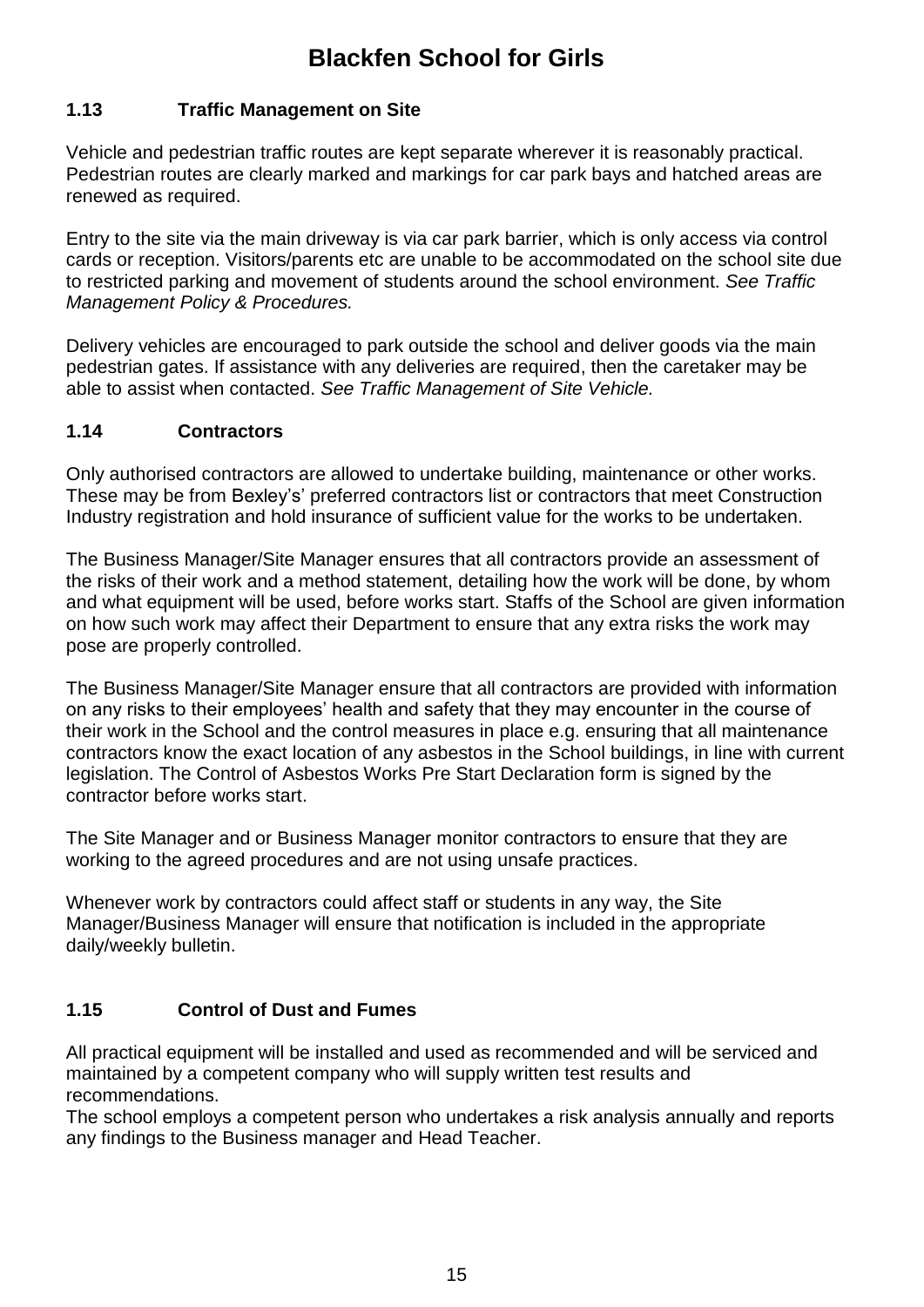#### **1.16 Mini Buses**

The school lease a Mini Bus Lite, staff that drive the mini bus must comply with Mini Bus Lite regulations that are checked and kept on record by the Finance assistance bringing any disqualification or points on the respective person's license to the Business Managers' attention. The school has a Mini Bus Policy that outlines the regulation and restrictions on driving the schools Mini Bus., The person must have a current and clean driving licence, be over the age of twenty-one and have held their full license for two years or more to allow them to drive the school Mini Bus Lite. Zurich covers insurance.

#### **1.17 Banking of monies**

Large amounts of cash will be sent via a Security company to the bank. The school is cashless with the exception of charity days where cash is collected and given directly to the finance office for counting and safe storage in the safe. All cash is collected by an external cash collecting service and once it has been banked and confirmed as correct, the money is then paid over to the preferred charity by the school. *(Any monies that need to be taken or collected from the bank will be done on an irregular basis. The member of staff will report to the Business Manager on the return from the bank).*

When counting monies this will be done in a secure environment and all monies will be kept in the safe overnight.

#### **1.18 Science**

Procedures recommended on the 'CLEAPPS' website will be followed.

Radiation safety will be governed by the CLEAPSS guidance L93 Managing Ionising Radiations and Radioactive Substances in Schools and Colleges (October 2018). *THE APPOINTED RADIATION PROTECTION SUPERVISOR IS: See Appendix C*

#### **1.19 Technology**

All equipment is maintained on an annual basis through a competent contractor.

#### **1.20 Activities Outside the School Site**

Off-site activities must be notified to the Educational Visits Co-ordinator who will organise approval and support the group leaders on the Health and Safety aspect of the visit.

Persons organising off-site activities must follow Bexley guidelines.

The arrangements for day trips to include a check on the first aid and emergency arrangements at the place to be visited, the names and status of staff who will instruct and ensure there are sufficient staff for the trip, taking into account the number involved.

If a pupil is going on a trip who may require an Epi-Pen to be administered a qualified person must accompany the visit.

#### **1.21 Slips, Trips and Falls**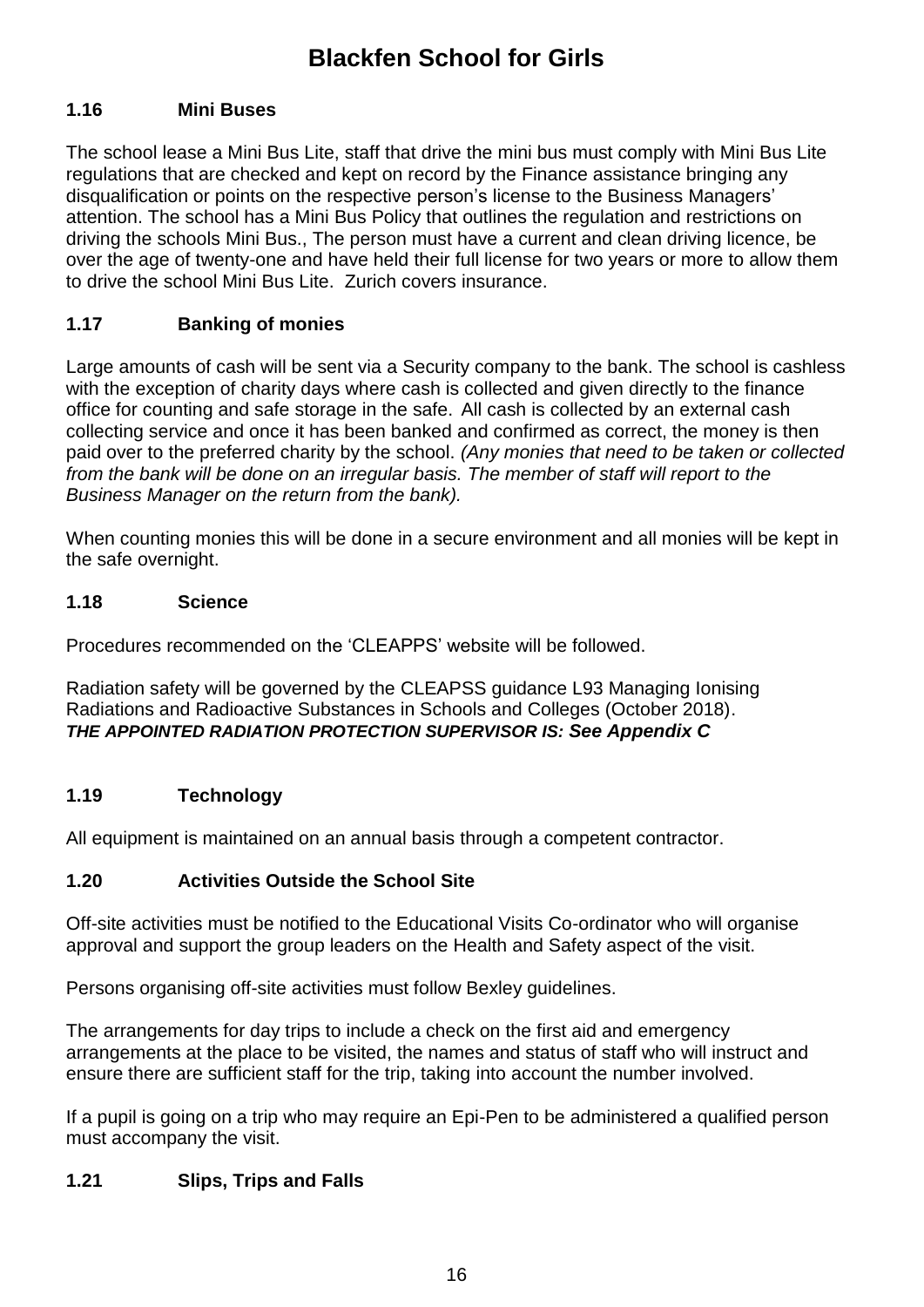Surfaces are appropriate for the area of work, be it non-slip for toilet, art, food and science rooms as an example. Damage to these surfaces needs to be reported immediately when noticed by any person.

Even on non-slip flooring wet can cause slipping and should be minimised and cleared up immediately. Matting to collect wet in entrances is supplied, but reasonable care needs to be taken in these areas when wet.

Snow and icy conditions will be dealt with by the caretaking staff who will clear a pathway allowing access to all areas of the school that is practical and will salt these areas with the appropriate compound. They will review the areas cleared periodically during the day especially prior to break and lunchtime.

Slopes and steps will have handrails and step edges will be painted to denote a change in levels.

Litter and rubbish should be discouraged through litter bins being provided and by litter clearance during the day by the site staff. Food and rubbish can cause slips, trips and falls and any rubbish is cleared as quickly as possible. Students will on occasions if the litter is bad be asked to undertake a litter collection using appropriate safety methods.

#### **1.22 Stress**

Occupational stress is a workplace hazard and can lead to ill health. The school will ensure that steps are taken to discover the cause of stress and monitor whether the control measures that have been put in place are effective.

Counselling arrangements can be made firstly by the individual, via the National Employee Assistance Programme. Employees may discuss issues of stress through the Return to Work procedure, when a decision can be made as whether to refer the person to Occupational Health Services.

#### **1.23 Alcohol and Drugs**

The abuse of alcohol or drugs is a hazard and if there is any suspicion that a member of staff, pupil or visitor is incapacitated, this must be reported to the Head Teacher.

#### **1.24 Violence at work**

The school and Bexley have a policy of Zero Tolerance to abuse and violence at work. The school Lockdown Policy will be invoked if the threat or intruder is inside the school grounds/buildings.

The school has been working to minimise the risk of intruders and violence at work by procedures to deal with abuse and have set up control measures which include restricted access to the site by heightened perimeter fencing at it boundaries; through the introduction of automated gates where access is permitted by staff security pass or reception/office after identification checks, access controls on main exterior doors, CCTV in strategic areas of the school and the availability of telephone contact in most classroom areas. In the case of an emergency staff have use of a telephone in most rooms as well as midday supervisors have been issued with walkie-talkies as have senior staff.

Visitors to the school are accompanied to their destination and staff are requested to challenge any 'stranger' on site who is not clearly wearing a 'visitor's badge' but in a way not to cause themselves to be vulnerable. The school has a process implemented by reception staff where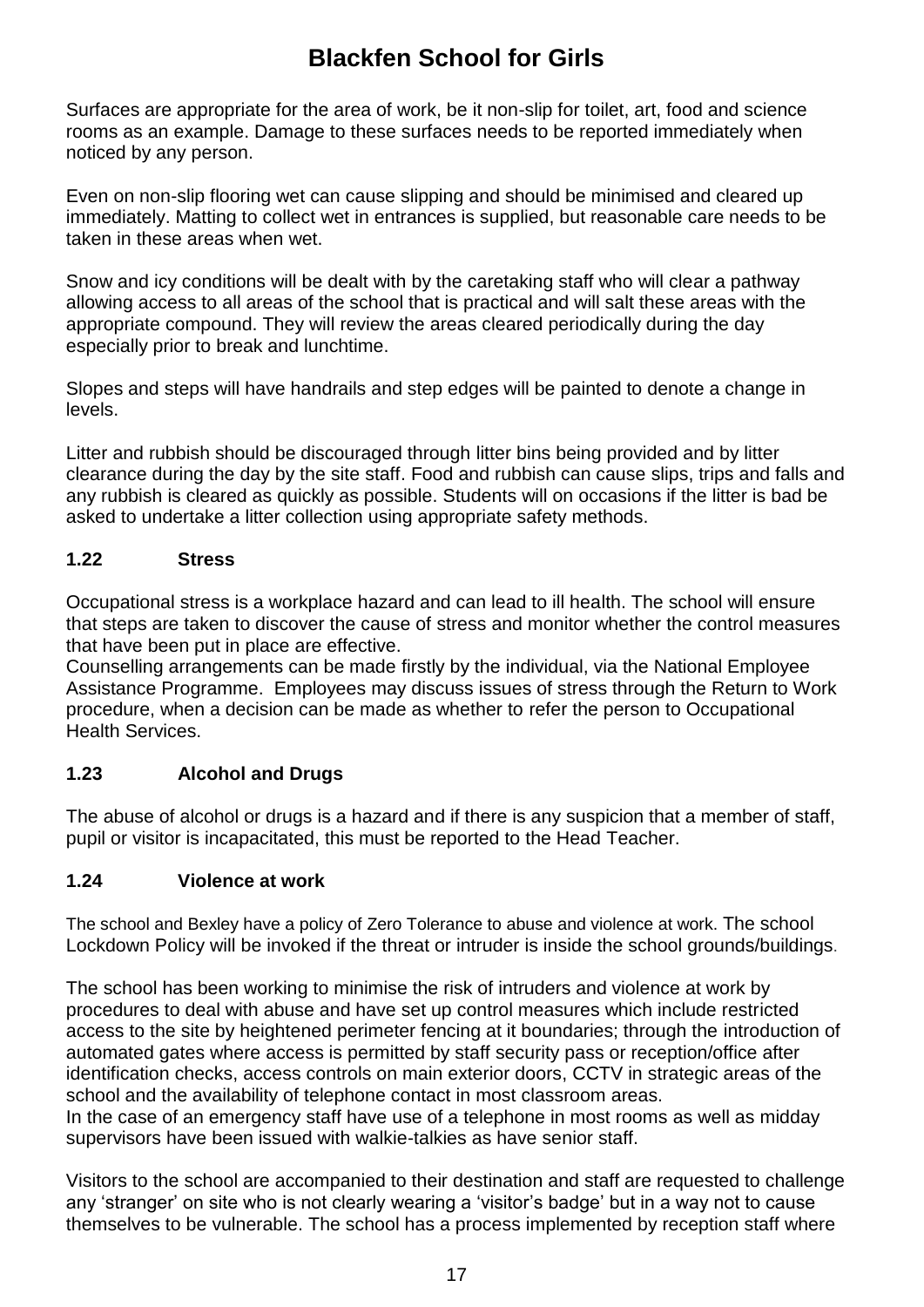a person visiting is checked on the DBS register, if they are on the register they receive a green lanyard or if not on the register they receive a red lanyard and must be accompanied at all times.

In the event of an intrusion staff should keep students in the classroom and await instructions, which could be through the telephone intercom system.

The school has a policy on Bullying in school, which deals with actions to be taken in the case of violence and abuse.

#### **1.25 Display Screen Equipment**

Persons who use the display screen for a majority of their job will be assessed using Bexley's Assessment form and guidance.

Adequate lighting, workspace and suitable seating arrangements are considered when undertaking the review.

#### **1.26 Hazardous Substances**

The School complies with the Control of Substances Hazardous to Health Regulations 2002.

Any activities that involve using hazardous substances are assessed to estimate the level of risk involved. If any significant risk is identified consideration is given to either eliminating the use of the substance or substituting a less hazardous substance. If neither of these courses of action is possible, all precautions are taken to ensure that the risk is properly controlled, in accordance with the recommendations in the Approved Code of Practice attached to the **Regulations** 

Where information about a substance is not given on the label, or the substance is supplied in large quantities, a safety data sheet is requested from the supplier (all suppliers are legally obliged to supply this) and the following information is kept with the substance:

- Chemical composition of the substance
- Any ill-health effects, such as irritation of the eyes etc
- Any protective clothing or equipment needed for handling
- How to deal with spillages
- First aid or emergency treatment

All members of staff who regularly handle hazardous substances are trained in their use and in the requirements of the COSHH Regulations.

#### **1.27 Asbestos at Work**

Bexley LA has instigated a Risk Investigation and Analysis in 2000 and this has been reviewed again in July 2004. The school has an annual inspection by a competent asbestos company reviewing the areas that have been identified as having asbestos. The school is systematically removing the asbestos in the school. The information is on a digital system 4Thought.

A plan denoting areas in the School where asbestos is to be found is made available to all staff including casual and contractors who work on the school site.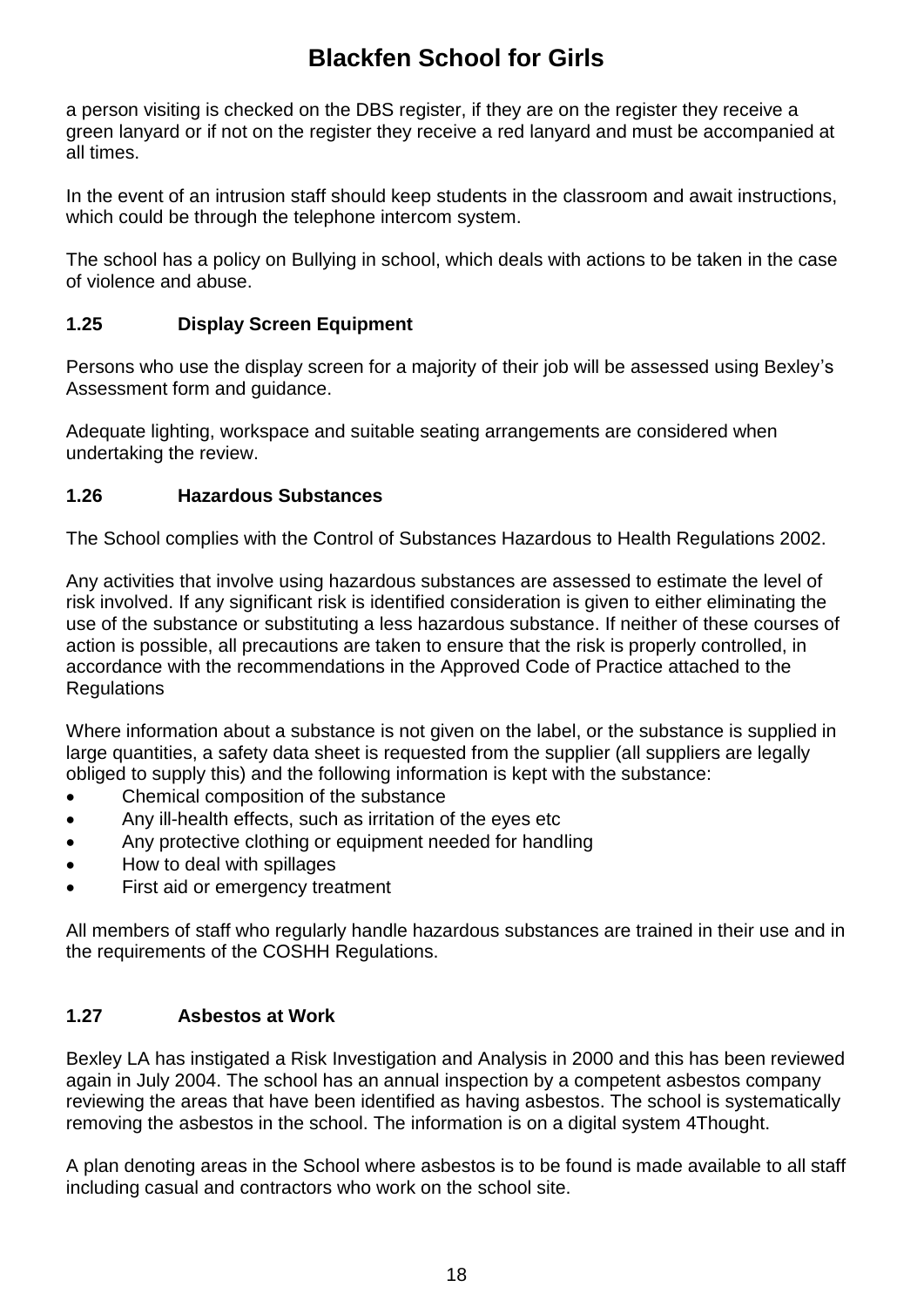Asbestos is safe so long as it is not damaged and it is sealed. Areas that are contaminated are closed off until works have been completed to make the area safe and air tests have been conducted. Staff at all times would be informed of any incidents or tests that were being undertaken.

Contractors are required to sign a declaration to say that they have seen our Asbestos Register and have supplied the school with their 'method statement and risk assessment 'for the works they will be undertaking. If at any time they feel that and area may have asbestos, they are to stop work and inform the Business Manager immediately who will employ competent contractors to undertake a risk assessment (usually immediately or within the day).

#### **1.28 Working Alone**

Working alone with dangerous parts of machinery without recourse to assistance will not be allowed and no-one at high risk of injury must work alone in school No machinery must be used unless appropriately trained or a refresher course has been satisfactorily completed.

Caretaking staffs who work alone or attend site out of hours are to follow the written procedures.

#### **1.29 Risk Assessments**

Risk assessment procedures should be undertaken for all tasks with a possibility of significant risk.

The results of the risk assessments must be bought to the attention of those employees to whom it relates.

If further guidance is required, then contact may be made with the Health & Safety Manager at London Borough of Bexley, Civic Centre on 0208 303 7777.

#### **1.30 Training**

Every member of staff is given induction training, which includes health and safety matters, such as fire and emergency procedures, the results of risk assessments in their area of work and the control measures that are in place. This training is given in the first week of employment.

All new members of staff have appropriate basic health and safety training within the first year of appointment. This is repeated as often as necessary to ensure that they are aware of new health and safety legislation and codes of practice.

All members of staff who need additional training in order to work safely, such as manual handling training, working at height or using equipment, are given the appropriate training as soon as is reasonably practical.

Agency staff who provide staff for the School are informed about the required training and qualification their staff will need to do the work safely before they begin working at the School.

The responsibility for safety training and/or refresher training rests with the employer. Periodic examination of training records of all staff and if training needs are identified, then appropriate training should be provided. This may be particularly so for those who need to work with dangerous parts of machinery, handle dangerous chemicals or undertake risky processes.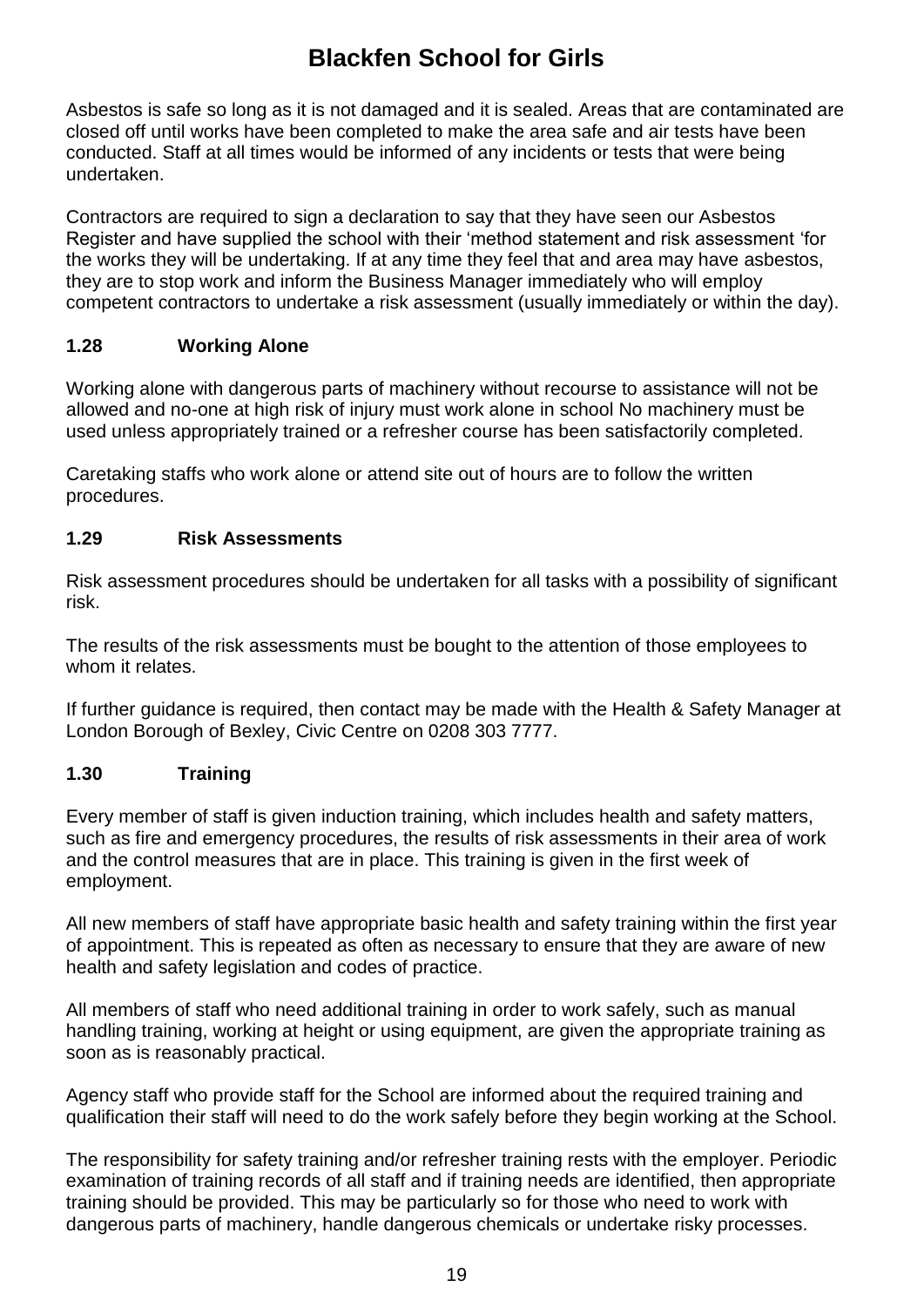#### **1.31 Physical Education and Games**

These will be conducted within the recommendations of BAALPE 'Safe practice in Physical Education' revised 1999.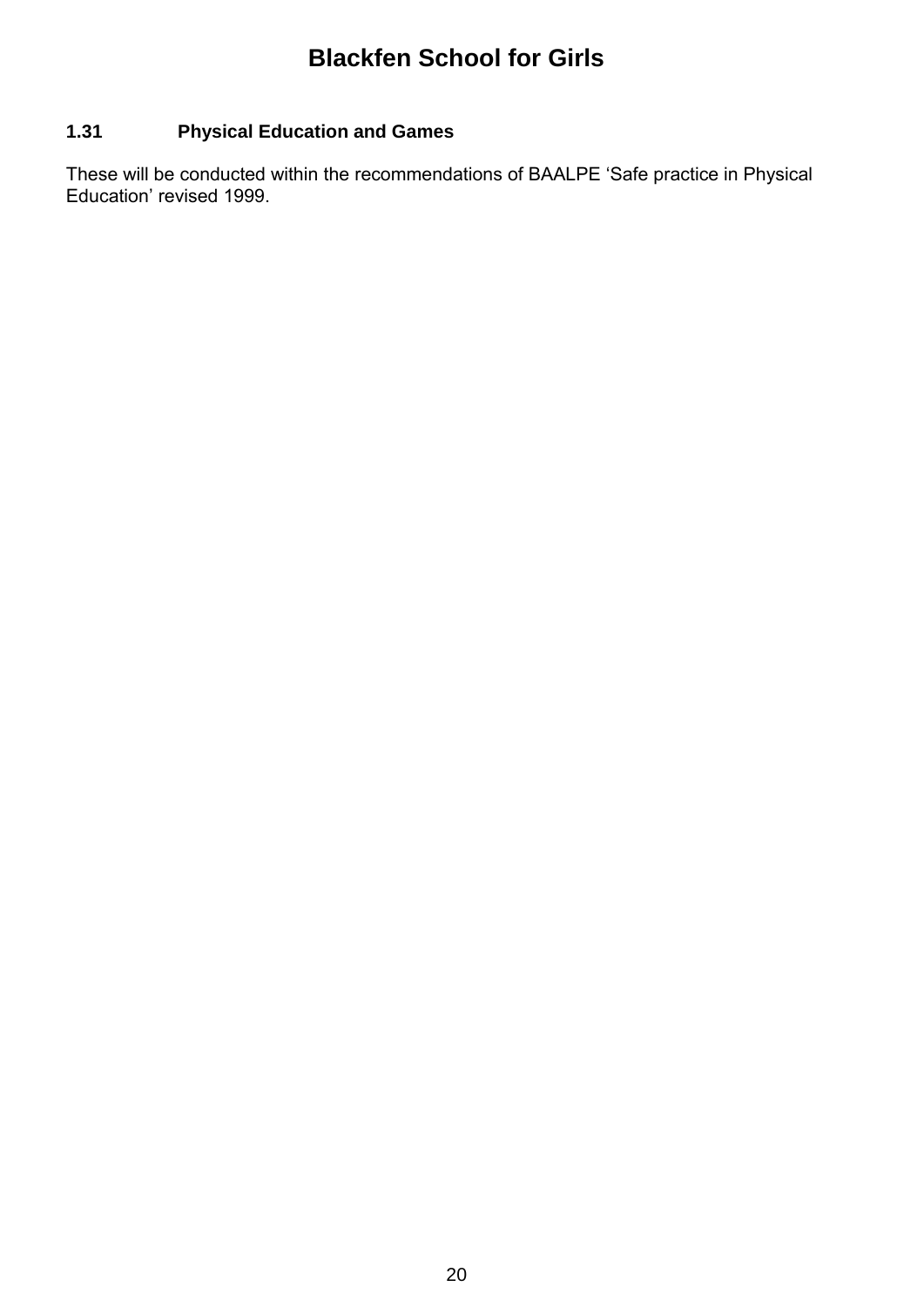#### **MODEL "ORGANISATION" SECTION OF HEALTH AND SAFETY POLICY FOR SECONDARY SCHOOLS WITHIN LONDON BOROUGH OF BEXLEY**

#### **BLACKFEN SCHOOL FOR GIRLS**

#### **RESPONSIBILITIES**

#### **Governing bodies**

The ultimate responsibility for ensuring that the school premises, access thereto and therefrom, and any plant or substance in the premises or provided for use there is safe and without risks to health, so far as is reasonably practicable, rests with the governing body. The Governing Body will ensure that:

- all necessary procedures and systems of work are developed, implemented and reviewed so as to ensure the successful application of this policy, compliance with statutory requirements, the Authority's Health and Safety Policy and associated codes of practice, and that these are taken into account in determining the allocation of resources
- all annual monitoring is carried out in accordance with the Children and Young People's Directorate procedures and that the results are reported to them.

#### **The Head Teacher**

N.B. The responsibilities can be delegated but it must be clear within the policy who these have been delegated to by giving the individual's name.

At operational level the Head Teacher, or in their absence their nominated deputy, is responsible and accountable to the governors, so far as is reasonably practicable, for implementing this school health and safety policy and for all matters relating to health, safety and welfare within the school. In particular, this will include ensuring that:

- Organisation there is an appropriate organisation with the establishment for implementing this policy;
- Health and Safety Policy the health and safety policy is brought to the attention of all staff, a copy should be given to all staff and one displayed in the staff room;
- Responsibilities individual employees, and supply staff are aware of their responsibilities for health and safety;
- Consultation promote through consultation and other means, the active involvement of staff and students in the development, promotion, implementation and monitoring of measures provided for health and safety;
- Information a copy of the Health, Safety and Welfare Manual of Guidance is kept in the administrative office of the school and other relevant codes of practice, copies are also available in the staff room;
- Annex E Poster copies of the establishment's local organisation and arrangementsnotice board information are completed, posted on notice boards in a prominent position and updated as appropriate (Annex E);
- Implementation the provisions set out in the Manual and Codes of Practice are implemented;
- Communication other health and safety information is communicated effectively to relevant staff;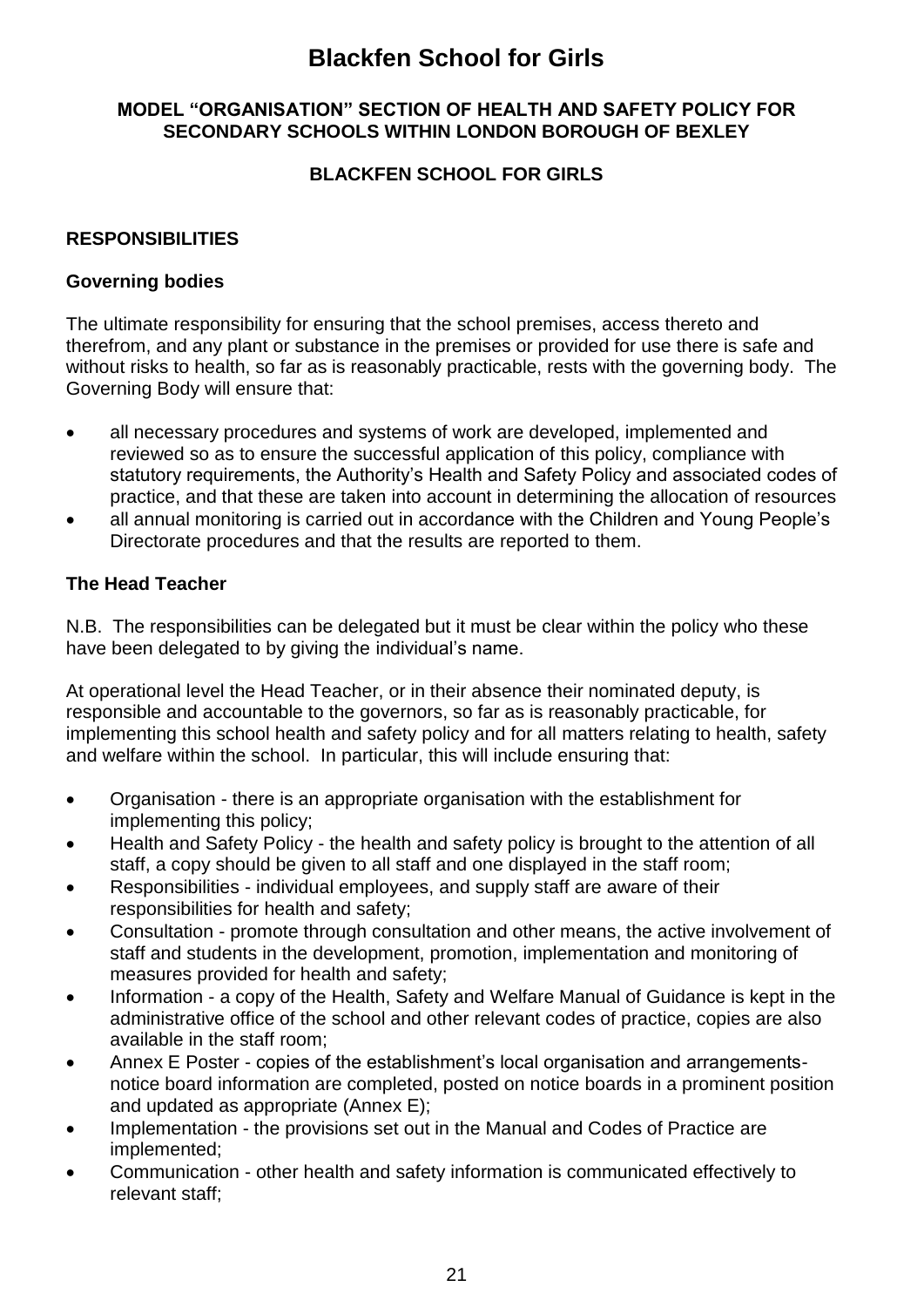- Risk assessment adequate assessment of all the risks from hazards in educational activities is carried out and significant findings are recorded, with appropriate preventive measures in place to ensure safe practice;
- Visitors the health and safety of any visitors to schools, and volunteers involved in any school activity is assessed and adequate precautions applied;
- New or pregnant mothers that adequate assessment is carried out of any risks to new or pregnant mothers, with changes to work practices arranged or special precautions ensured;
- Security that security of premises and students are protected;
- Planning risks to health and safety are taken into account and assessed/re-assessed when any change to policy, buildings, methods or equipment are being considered or planned;
- Manual Handling manual handling operations are avoided, or where they cannot be avoided, the risks are reduced to the lowest reasonably practicable level;
- Display Screen Equipment that VDU workstations for "users" are assessed and the risks reduced to the lowest reasonably practicable level;
- COSHH exposure to hazardous substances is controlled to prevent ill health;
- PPE personal protective equipment is provided free of charge where identified in the risk assessment process;
- Maintenance that all electrical installations, portable electrical equipment, machinery, equipment and plant is maintained in a safe condition, and that inspections are arranged as appropriate and records kept;
- Educational visits that educational visits are adequately planned, organised and the risks assessed in accordance with Council policy, and that performance monitoring of educational visits is carried out;
- Incident reporting incidents and hazards are recorded, investigated and reported using established procedures, including to the Health and Safety Executive where appropriate under RIDDOR, and that all persons under their control are aware of the reporting procedure; and that appropriate remedial action is taken;
- Hazard removal in the event of any hazard or risk to health and safety of any person under their control, appropriate action is taken to remove the hazard. Where action is of a temporary nature, consultation will take place as appropriate to enable further positive steps to be taken;
- Training, instruction & supervision training needs are identified and met, and that employees are kept informed, instructed and supervised, and are fully aware of the hazards involved in their work;
- Induction new employees receive appropriate health and safety information, instructions and training, including details of the Health and Safety Policy, Codes of Practice, fire and other safety procedures;
- Volunteers all volunteers and similar agents receive adequate supervision, instruction and training to ensure safe conduct of any activities in which they are engaged;
- Fire precautions fire precautions procedures are implemented (including fire drills);
- Emergency procedures emergency procedures are developed and implemented;
- First aid & Fire staff, students and visitors are aware of first aid facilities, fire procedures, evacuation of the premises and other emergency procedures;
- Repair & maintenance arrangements are made to deal with premises and management issues e.g.: repair and maintenance of buildings, selection of and proper management of contractors in accordance with Council guidelines, ensuring joint risk assessments are carried out and significant findings recorded, with monitoring to ensure safe systems of work are followed;
- Asbestos asbestos on site is properly managed, the location of the asbestos register is displayed in the general office and the staff room;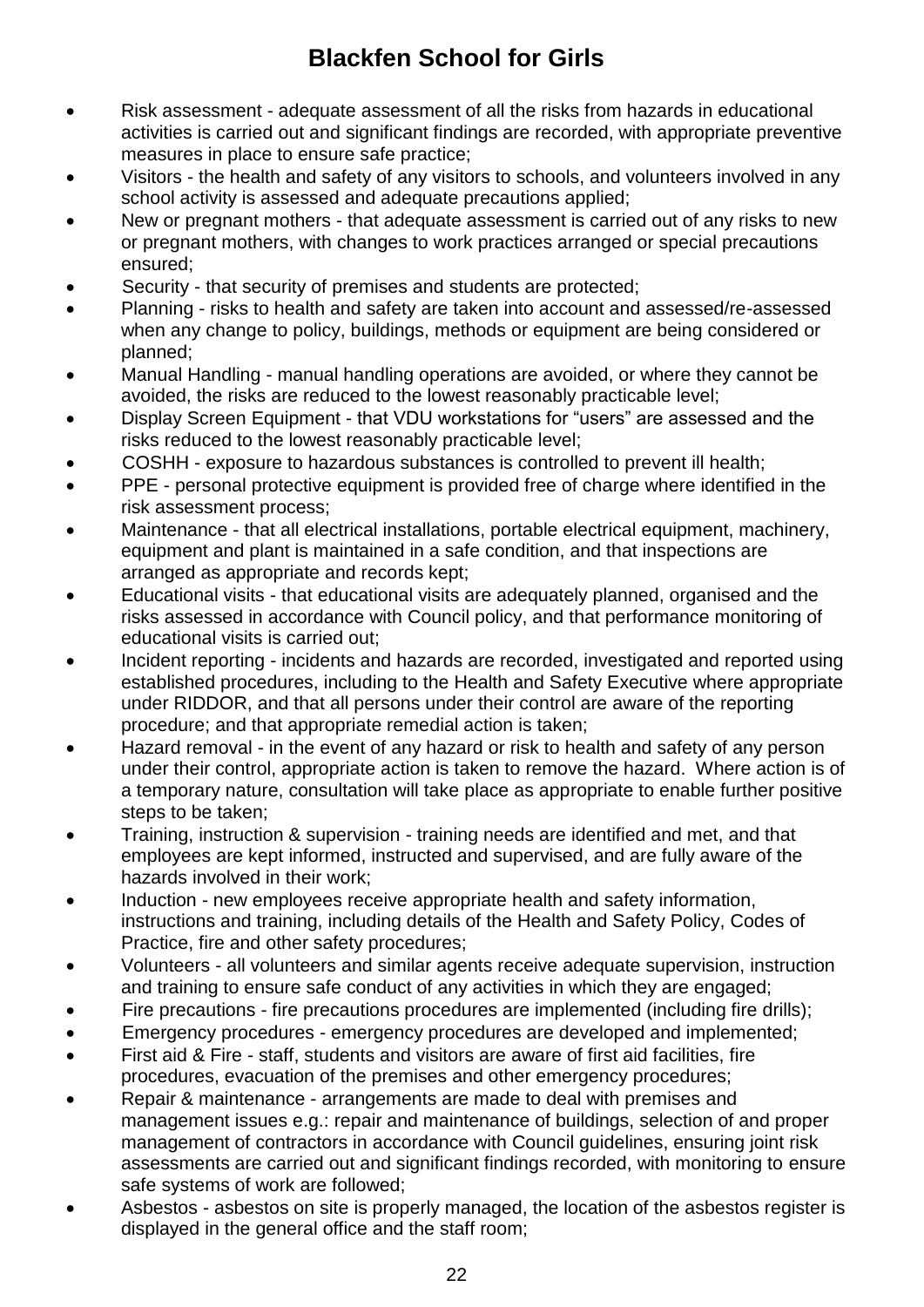- Record keeping all statutory registers and records are kept;
- Lettings appropriate arrangements are made with regard to lettings;
- Performance monitoring health and safety performance is monitored, and arrangements reviewed, including regular inspection of the school, completion of the annual internal monitoring checklist, routine equipment maintenance checks, that safety devices are fitted and maintained, that safety rules are observed and followed and personal protective equipment worn, investigation of incidents, causes of ill health and complaints, and reviewing incidents statistics to identify causes of accidents;
- Audit & review if during any audit or performance monitoring, variations from this policy are observed, immediate and effective steps are taken to rectify the situation;
- Safety Representatives Safety Representatives can carry out their functions including inspections and incident investigations and, where appropriate, that consultations take place with them;
- Advice specialist advice is sought on health and safety matters when necessary;
- Review the policy, risk assessments, procedures and systems of work in place are reviewed at least annually, that changes are made as appropriate and staff, students and visitors are informed of any such changes as necessary.
- Compliance appropriate action is taken under the disciplinary procedures against anyone under their control found not complying with this statement or safe working practices.

#### **For schools with radiation sources**

- that a Radiation Protection Supervisor is appointed.
- that an approval letter has been obtained from the DfES to allow it to purchase and use approved radioactive sources, and that a copy of this letter has been sent to the appointed Radiation Protection Advisor of CLEAPSS.

#### **Establishment Health and safety Co-ordinator**

To ensure effective implementation of this policy has been delegated specific responsibilities by the Head Teacher to:

- disseminate health and safety information to all staff, students, volunteers, contractors and visitors etc. as appropriate;
- be the focal point for day to day references on health and safety and to give advice or indicate sources of advice;
- make adequate arrangements for first aid;
- investigate incidents and revise any risk assessment if appropriate;
- report incidents or hazards;
- develop emergency evacuation procedures and arrange drills as appropriate;
- ensure health and safety matters raised by staff are dealt with;
- maintain a central file of relevant codes of practice and other health and safety information; N.B. A list of key documents that the school should have available is on the website [www.bexley.gov.uk/saferschools](http://www.bexley.gov.uk/saferschools)
- co-ordinate the implementation of safety procedures;
- ensure that regular monitoring of health and safety is undertaken and that working practices are checked;
- appraise the Head Teacher of compliance with procedures and systems of work on a regular basis.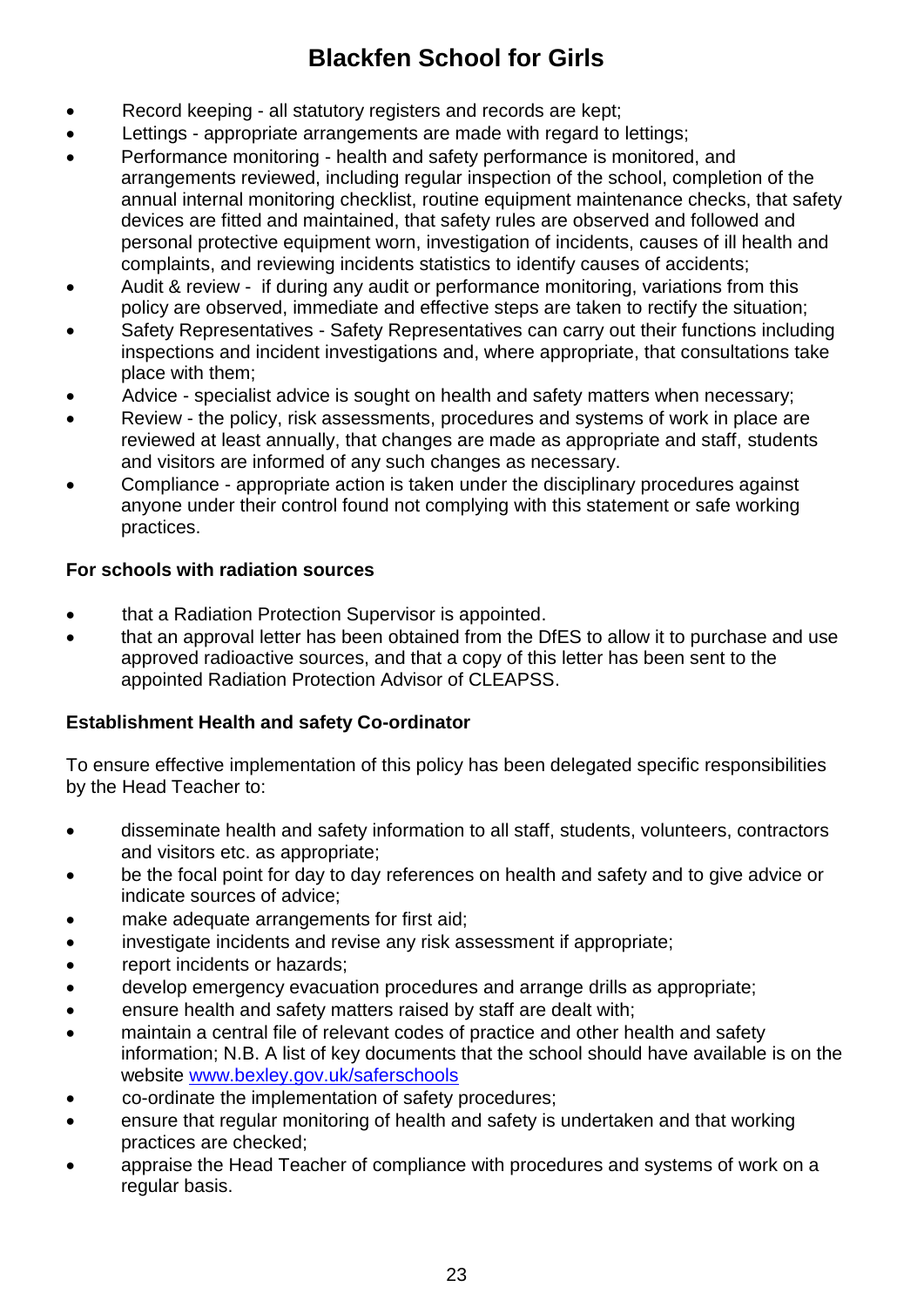#### **Premises Manager**

The premises manager will have particular responsibility to ensure that:

- they are familiar with and comply with the health and safety policy, relevant risk assessments and codes of practice;
- access equipment should be inspected at least every 6 months and a record kept, in addition they should be checked prior to use to ensure safety;
- access equipment must be used in accordance with HSE and Council guidelines;
- any monitoring required to control legionnaires disease is carried out and appropriate records kept;
- asbestos is managed on the site and that the condition of asbestos is checked regularly and records kept;
- contractors, service engineers etc. are made aware of the asbestos survey and any records relating to asbestos and that they have signed the "Contractor pre-Start Declaration" form;
- a Type 3 asbestos survey is carried out prior to any works to check no risk of damage or disturbance to asbestos?
- he receives a copy of the health and safety policy of the contractor;
- regular inspections of the boiler(s) by a competent person (e.g. Gas Aware/CORGI registered) takes place;
- they are trained in the operation of the boilers and are familiar with any action needed to be taken in an emergency;
- regular inspections of the boiler house are undertaken and that the sump pump (if present) is operating effectively;
- COSHH assessments are kept up to date, and data sheets are obtained for any new hazardous substances and an assessment made. Also, that any such information be made available to relevant personnel (e.g. contractors, service engineers and own staff);
- all cleaning staff are aware of any implications of the health and safety policy as it affects their work activities e.g.: storage arrangements for materials, equipment, substances etc;
- traffic is managed safely;
- hazards notified to them are passed onto the Head Teacher and/or Administration Officer;
- defects to the premises are dealt with in consultation with the Head teacher, and that interim measures are taken to make an area safe where the defect cannot be dealt with immediately.
- any items received from suppliers e.g.: machinery, equipment, substances are accompanied by adequate information, safety data and instruction prior to use;
- testing of fire bells, fire doors, emergency lighting, intruder alarms etc. is carried out at appropriate intervals (4 times per year by service contract) with records kept;
- all fire alarm call points are numbered and tested every 13 weeks, with a record kept identifying the number tested and date etc.
- all door closers are checked, with records kept, to ensure that they are working properly once per term and that arrangements are made to rectify any defects immediately;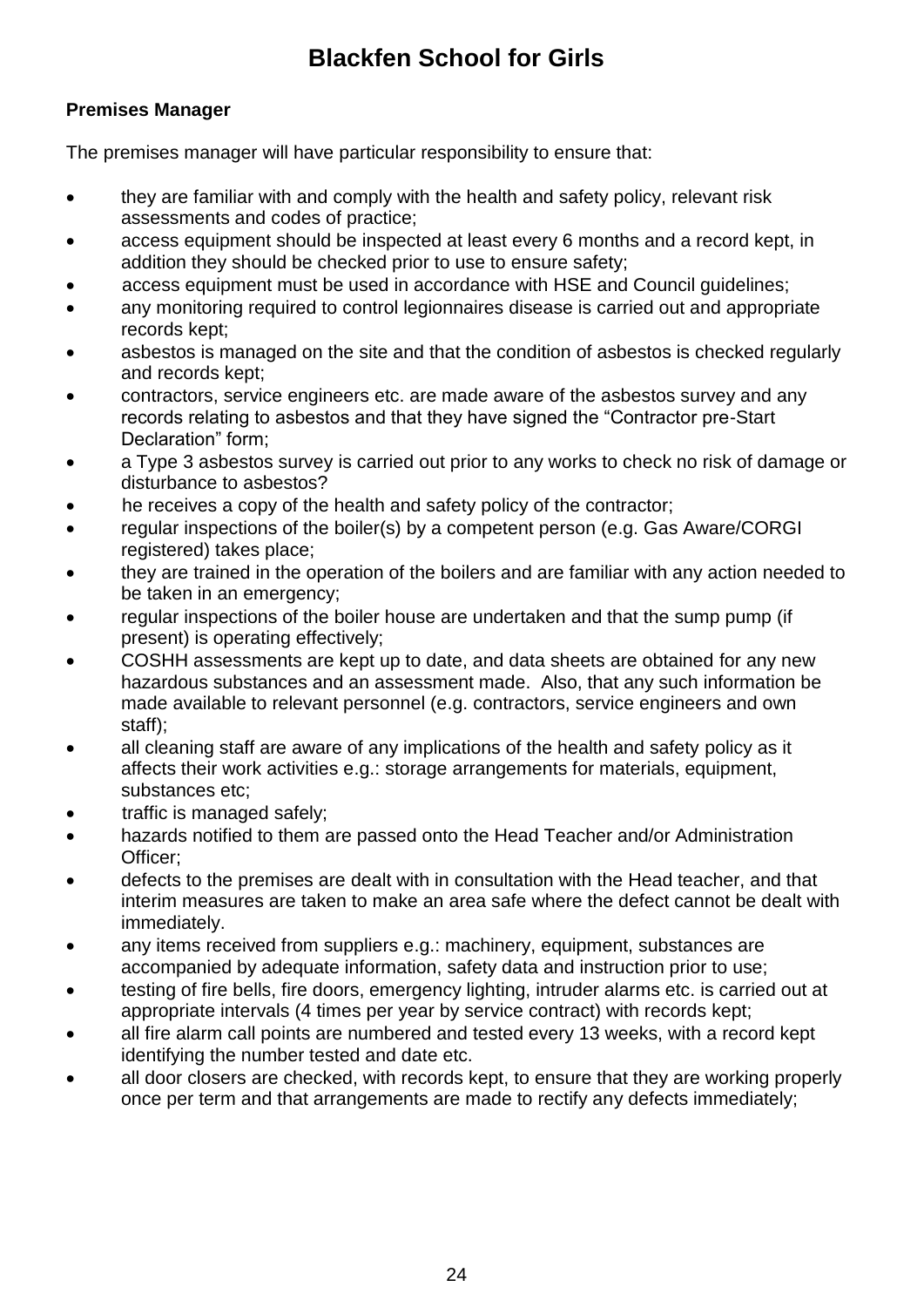#### **Mid-day Supervisors**

Mid-day supervisors are responsible for ensuring that:

- students are safe and without risks to health during the mid-day period inside and outside the school building by effective supervision;
- spillages are cleaned up immediately;
- arrangements for fire and first aid are followed;

#### **Heads of Departments**

With their special knowledge of the area of work for which they are responsible, heads of departments have a key role to play in the running of those activities safely. Heads of departments are responsible, so far as is reasonably practicable, for implementing the safety policy within their Department.

In particular heads of department will be responsible for ensuring that:

- codes of practice appropriate to the Department are brought to the attention of all staff in the department;
- codes of practice are complied with and appropriate safety signs and notices are displayed;
- relevant health and safety information is communicated to staff;
- all incidents occurring within the Department are reported, the causes investigated and an incident form completed;
- health and safety training needs within the Department are identified and met, or reported to the Head Teacher;
- staff are aware of first aid, fire and emergency procedures;
- new employees receive appropriate health and safety training, including Departmental Safety Procedures;
- assessments for all risks to health and safety are carried out and significant findings recorded, including COSHH, Manual handling etc., with appropriate preventive measures being taken;
- regular inspections of areas for which they are responsible are carried out;
- all equipment is safe for use and, where appropriate, seek specialist advice that this is so;
- as far as possible, any health and safety issues brought to their attention in respect of work and/or areas of premises for which they are responsible for;
- effective supervision of students takes place, and that students are aware of general emergency procedures in respect of fire and first aid and any special safety measures in relation to the teaching areas.

In particular Heads of Science will be responsible for ensuring that:

- equipment is checked before use and tested as required:
- fume cupboards every 14 months under the Control of Substances Hazardous to Health Regulations 1994)
- autoclaves, pressure cookers, model steam trains etc periodic inspection required under the Pressure System and Transportable Gas Containers Regulations 1989
- offers of chemicals are not accepted, or viewed with extreme caution to ensure that stocks are not increased unduly and that no unwanted chemicals are included;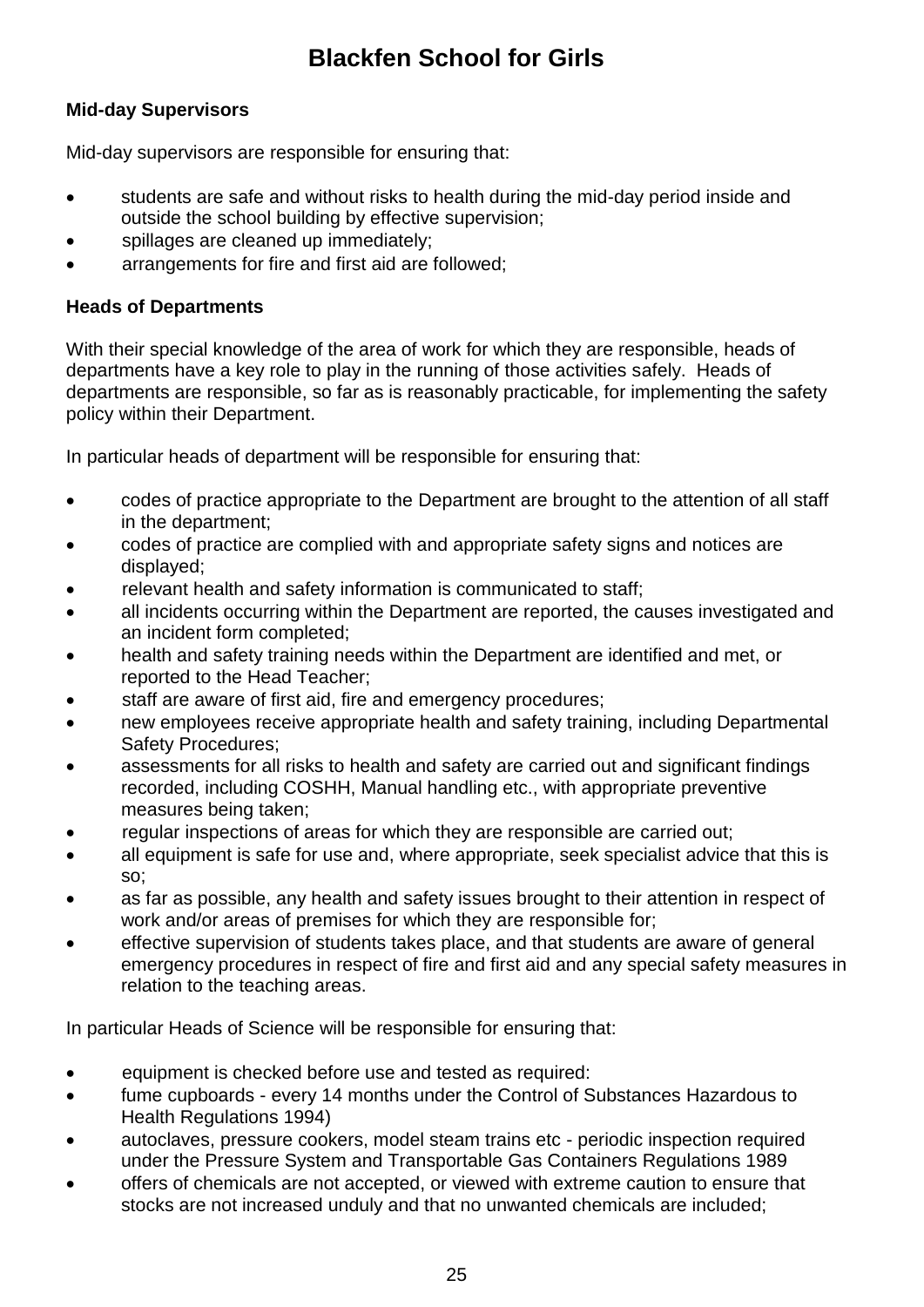- equipment selected for purchase is safe and suitable for the intended purpose, and that any gifts are treated with caution and carefully assessed, and records of any assessment kept;
- chemicals are stored safely, including highly flammable liquids and that labels are readable and that a spill kit is to hand and properly replenished;
- hazardous activities involving chemicals are restricted to those who have received or are receiving proper training;
- access to laboratories, preparation rooms and store rooms containing hazards are kept locked at all times except when in use, and all services (including gas and electricity) is shut off;
- no class is allowed to work in a laboratory without adequate supervision;
- all science areas are made safe for cleaners or contractors to work in before these persons are allowed to proceed;
- any field trips etc. are carefully planned and organised, with relevant guidance and information referred to;
- spills are dealt with safely and that all relevant staff are trained;
- normal procedures are followed for fire, and that science staff are trained to deal with minor bench fires, clothing fires and hair fires, with regular drills arranged;
- staff are able to carry out immediate remedial measures after accidents that occur in science whilst waiting for first aiders;
- safety information, including codes of practice and CLEAPSS Handbook is communicated well to all staff in the Science Department and that staff are kept up to date with any changes or new advice;
- adequate monitoring of health and safety is carried out in the Science Department;

#### *N.B. The CLEAPSS Model Science Health and Safety Policy L223 may be used to expand this section and detail more specifically the responsibilities tailored to the school.*

In particular Heads of Design and Technology will be responsible for ensuring that:

- emergency stop buttons, shut down facilities, control of electrical supplies, guarding of machinery, dust extraction, storage of highly flammables etc. are all kept constantly under review;
- all equipment and machinery is checked prior to use and adequate monitoring is carried out in accordance with the appropriate codes of practice;
- all equipment and machinery is safe to use, and that care is taken in accepting gifts or purchasing new or second-hand equipment to ensure safety;
- equipment is not modified unless the modification is only minor and will not affect the integral safety of the machine;
- modifications are only carried out by a competent person;
- hazards are identified e.g.: defects to machinery, equipment and personal protective equipment (PPE), and appropriate action taken;
- any dangerous machinery or equipment due to a defect that could be a significant risk to health and safety is immediately taken out of use and appropriate measures taken to ensure it cannot be operated, and appropriate signage used;
- appropriate emergency stop controls are in place and that these are tested regularly and records kept of the tests;
- only competent trained staff are permitted to use equipment;
- records are kept of any training and that training needs are identified and met, including refresher training or reported to the Head Teacher;
- equipment not to be used by certain students is clearly identified and understood;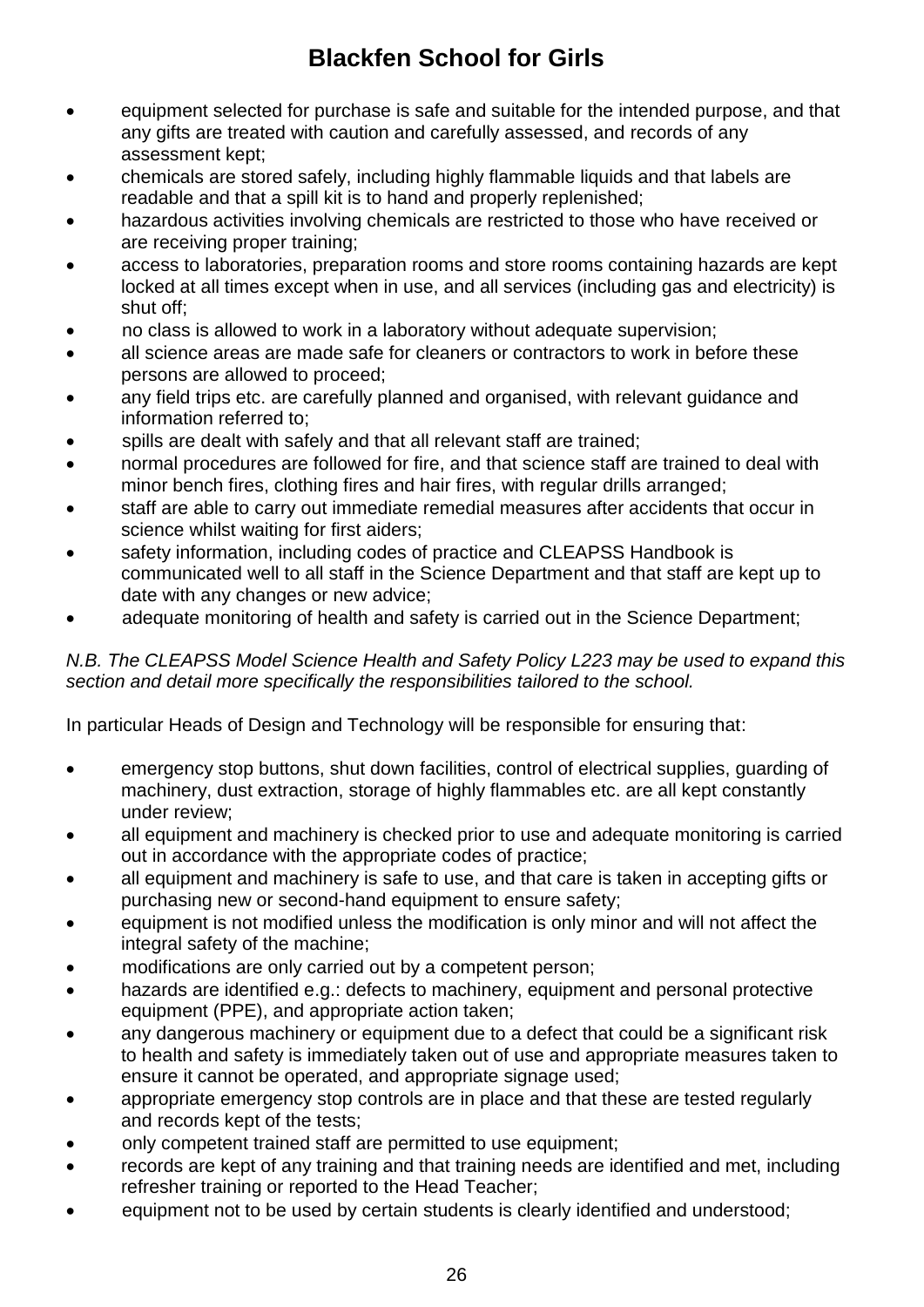- practical classes are adequately and closely supervised;
- any equipment or machinery is examined and tested by a competent person, and that records are kept, including Local Exhaust Ventilation (every 14 months), Lifting equipment, pressure vessels, power presses, and portable electrical equipment, gas cookers (annually by a competent person who is Gas Safe registered);
- safe working procedures are developed for all equipment/machinery and that these are well communicated;
- that lighting is adequate in all work areas;
- all teachers are trained in action to be taken in the event of electric shock;
- written emergency procedures for activities where there is a risk of serious and imminent danger to employees and/or students are prepared, including the need to activate electrical and gas shut off devices and evacuation procedures;
- any gas cylinders are safe to use and stored properly with appropriate warning signs to the store, and that emergency procedures are developed;
- that the power supply and gas supply to any workshops is isolated and access prevented by locking doors when the room is not in use;
- that up to date safety information is communicated well to all staff in the design and technology department;
- that health surveillance is carried out where identified through COSHH;
- facilities for design and technology are only used for educational purposes, not for other activities such as repairs or maintenance;
- one socket is provided for the use by cleaners that is live when the main workshop power is isolated so that cleaners can work safely;

#### *More detailed responsibilities can be developed by the school for Design and Technology using the appropriate codes of practice and other relevant health and safety information to tailor the policy to the school.*

Radiation Protection Supervisor (applies to secondary schools with radiation sources) must ensure that:

- they understand the basic principles of radiological protection and the relevant requirements of the Ionising Radiations Regulation 2017 of the hazards, risks and control measures of sources in his/her care;
- they carry out risk assessments as necessary to ensure the safety of other employees and students in their care;
- they attend a Radiation Protection Supervisor course specifically designed for schoollevel work;
- they are involved in any work using ionising radiation;
- all work is carried out in accordance with CLEAPSS L93: Managing Ionising Radiation and radioactive Substances 2018 and other relevant information, codes of practice and local school rules covering handling, use, storage and disposal, records and use log completed;
- advice is always sought from CLEAPSS via the Radiation Protection Officer regarding safe disposal;
- the disposal of any source is to an authorised disposal route as detailed in L93 and that suitable records are kept;
- sources are only purchased from recognised educational suppliers for UK schools and approved by the DfES, and that records of all paperwork relating to the purchase and approval is kept;
- adequate supervision is provided;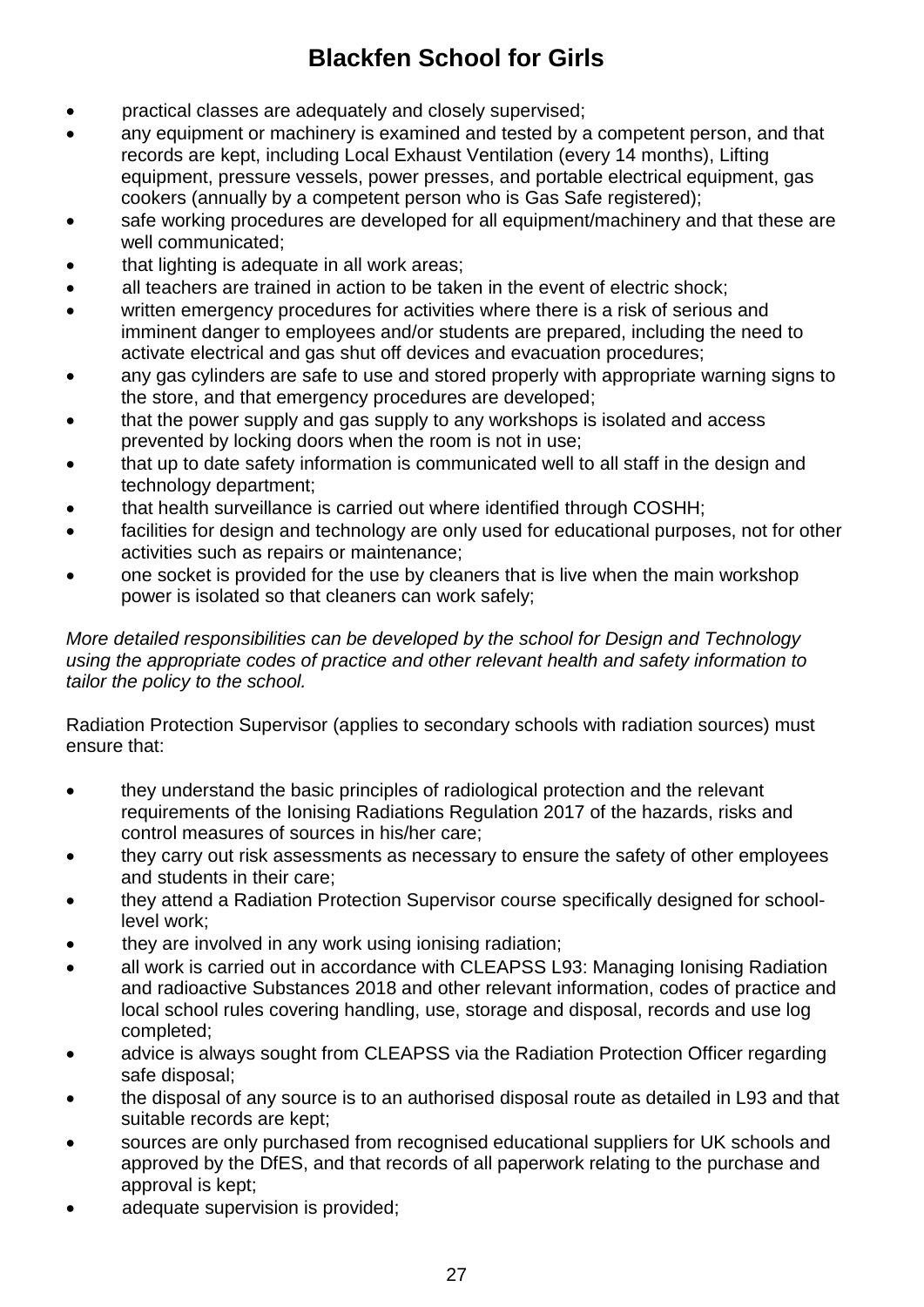- radioactive sources are checked for damage after use, especially if this involved use by a sixth form group;
- regular monitoring is carried out of all radioactive sources and their containers;
- leak tests are carried out annually in accordance with L93 and by a competent person;
- a correctly working GM counter is available;
- radioactive sources are returned to the store, and secured, at the end of the working session or day, and that the use log has been filled in;
- for security, the location of sources is regularly checked e.g.: monthly/2 monthly;
- Any potential loss is reported immediately to the RPO/RPA/CLEAPSS who will advise on searching for the source and contacting the authorities (the Environment Agency and the Health and Safety Executive). If it is suspected that it has been removed unlawfully the police will also need to be informed.
- all records required in L93 are accurate and up to date;
- any necessary monitoring of the work area has been completed after sources are used, and that any contaminated sources or surfaces are cleaned, following appropriate procedures outlined in L93;
- they are aware of what to do in an emergency;
- they are satisfied that all persons involved are informed and trained to a level to carry out procedures safely, particularly if they are temporary or non-science specialists;
- staff are familiar with the procedures to deal with spills and contamination, and that they are able to act quickly, as detailed in L93;
- all staff handling/working with ionising radiation are familiar with, and have easy access to the local rules;
- students aged 16 years and above, who are allowed to carry out supervised investigations with sealed sources are given access to the appropriate section of the local rules;
- all users of radioactive sources fully implement the local rules;
- they maintain adequate materials required to deal with spillages/contamination as outlined in L93;
- the Radiation Protection Officer of London Borough of Bexley is supplied with a list of current sources and inform the RPO of any changes;
- they use the Checklist for the Management of Radioactive Sources in the CLEAPPS guidance to ensure that appropriate procedures are in place before and during any work with radioactive sources;
- radioactive sources are appropriately stored in line with L93.

#### *N.B. The Radiation Protection Advisor (RPA) for Bexley is can be contacted on Tel: 020 3045 5414.*

#### *The Radiation Protection Officer (RPO) of London Borough of Bexley can be contacted on Tel: 020 3045 5414. Contact with the RPO should normally be made with any queries to act as a link between the RPA and the school.*

#### *THE APPOINTED RADIATION PROTECTION SUPERVISOR IS: See Appendix C*

#### **Teachers (including supply teachers and students on training placements)**

Teachers are responsible for the health and safety of students and students while in their care, as are student's teachers and supply teachers. A teacher is responsible for ensuring that they:

carry out risk assessments as necessary to ensure the safety of students in their care;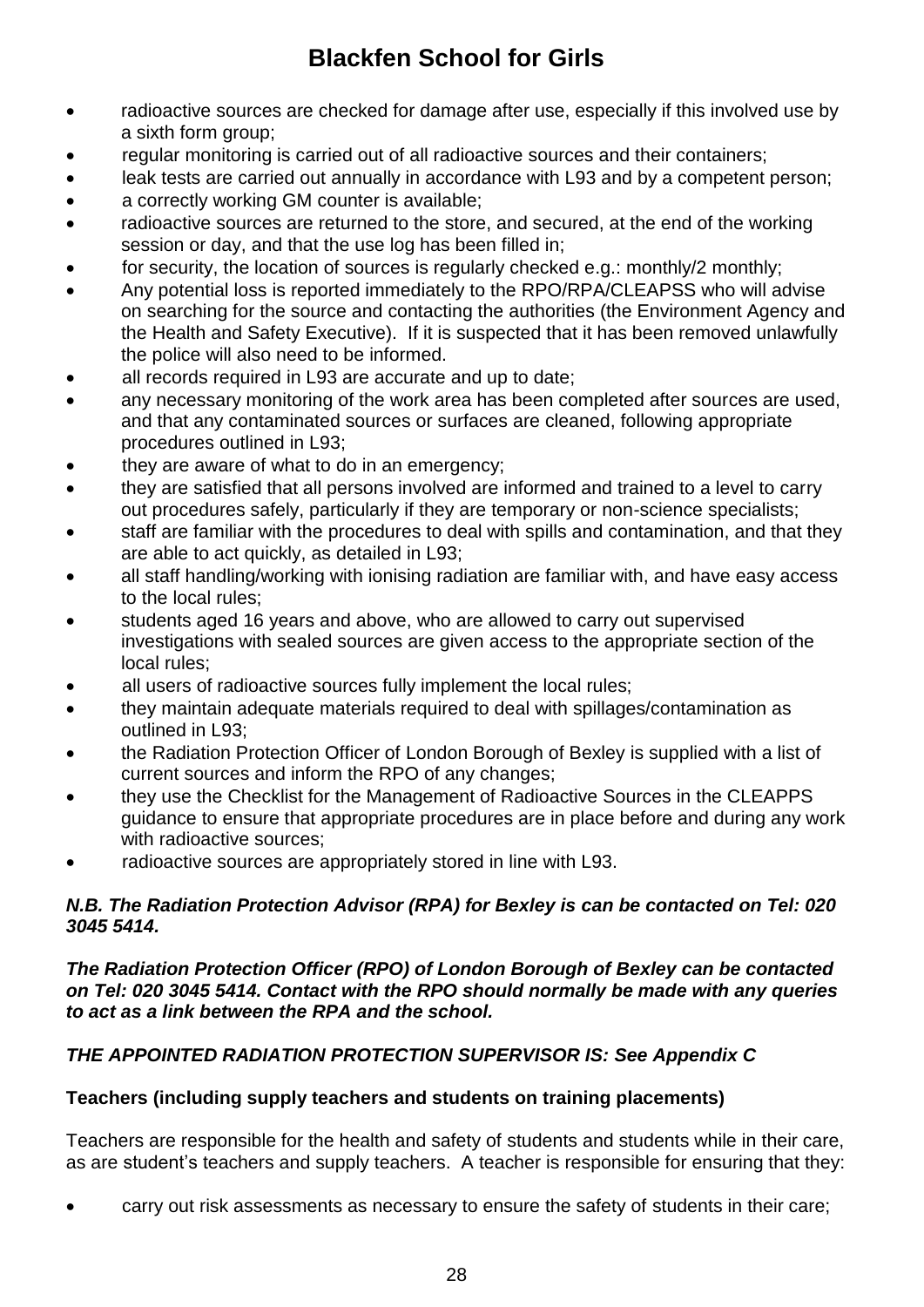- follow school procedures relating to educational visits, and that they are clear about their duties on any educational visit, and that proper planning and organisation has taken place with risks assessed before and during the educational visit with appropriate control measures followed in line with Council Policy, and that performance monitoring is carried out;
- know the emergency procedures in respect of fire and first aid and the special health and safety measures to be adopted in his/her own teaching areas to ensure they are applied;
- exercise effective supervision of students and students and ensure that they know of the general emergency procedures in respect of fire and first aid and the special safety measures of the teaching area;
- give clear instruction and warnings as often as necessary (notices, posters, hand outs are not enough);
- students' coats, bags, cases etc. are safely stowed away;
- manage the storage of equipment and materials to ensure good housekeeping and prevention of slip/trip hazards;
- integrate all relevant aspects of health and safety into the teaching process and if necessary give special lessons on health and safety;
- follow safe working procedures personally;
- call for protective clothing, guards, special safe working procedures where necessary;
- make recommendations on health and safety matters to the head of subject or team leader;
- report any hazards seen on site.

#### **New and expectant mothers**

New and expectant mothers must inform the Head Teacher as soon as possible when they are aware of the pregnancy so that they can be advised of any special precautions or changes to working practices. A maternity risk assessment is carried out by the school with the respective person.

#### **All employees**

In addition to any specific responsibilities which may be delegated to them, all employees have responsibilities:

- to take reasonable care of their own health, safety and welfare and that of other persons affected by their acts or omissions;
- to co-operate with the Council, so far as is reasonably practicable, to enable it to meet its responsibilities for health, safety and welfare;
- to be aware of, and follow, this policy, codes of practice and guidelines;
- to make sure they are aware of the hazards associated with their work and familiarise themselves with emergency procedures, first aid provision and accident/incident reporting;
- to use work equipment provided correctly and carry out any activities in accordance with instructions and training;
- to take reasonable care of all safety equipment and clothing given to them, report any defects, and always wear personal protective equipment when undertaking those jobs for which it is required, and use all safety devices provided;
- to use, and not wilfully misuse, neither neglect nor interfere with things provided for their own safety and the safety of others;
- to ensure good housekeeping and prevention of trip hazards;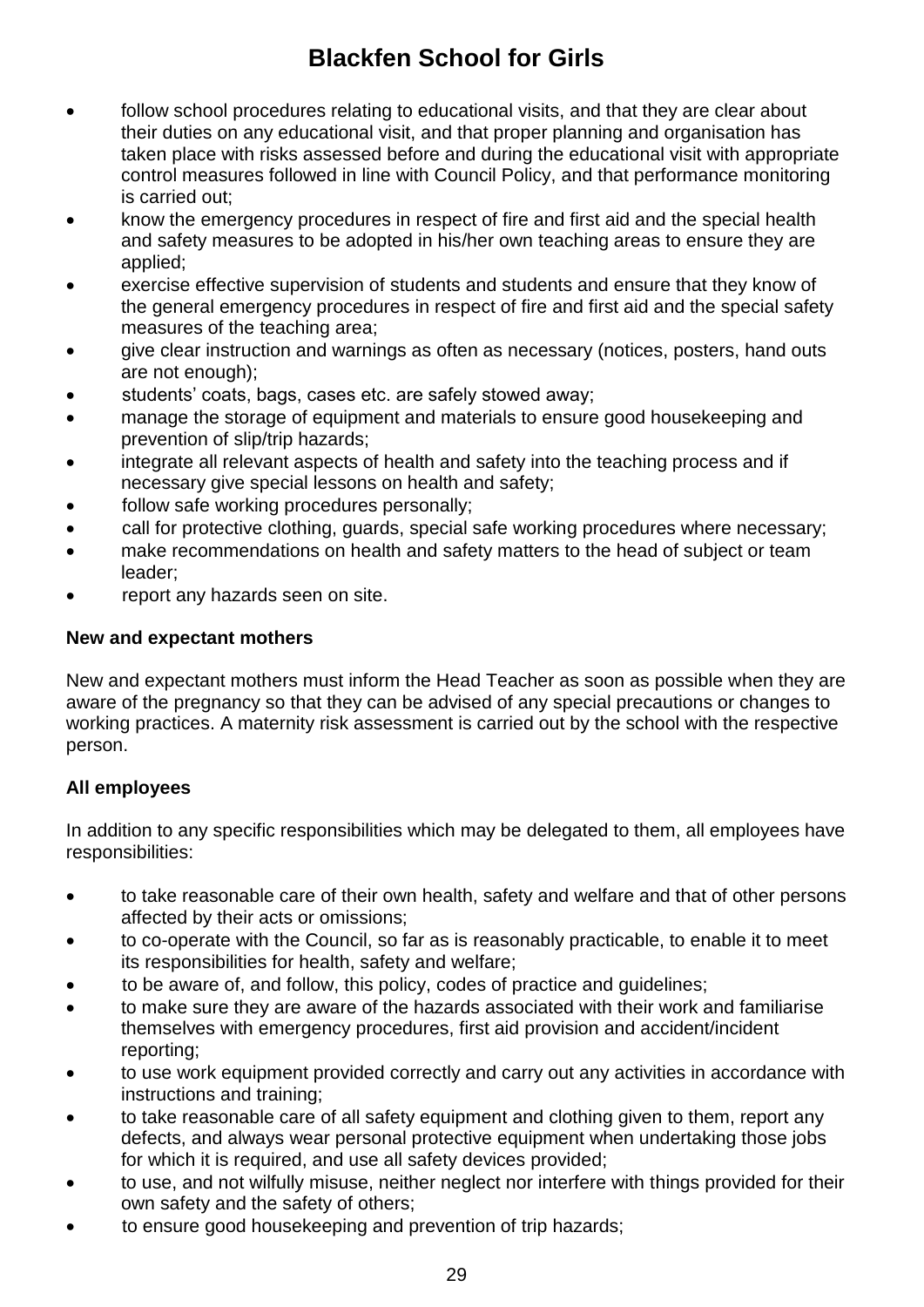- to ensure that occasional one off manual handling operations are assessed before attempting them;
- to report all accidents, incidents, damage, hazard and defects to the Head Teacher/person responsible;
- to inform their line manager of any work situations which represent a serious and immediate danger to health, safety and welfare, and take immediate measures to protect persons from such risk;
- to co-operate with the employer and other employees in promoting improved safety measures in the school;
- to co-operate with the Union appointed Safety Representatives, enforcement officers, and advisers on behalf of the LA.

#### **Students**

Students are expected to:

- Report to the Administration Manager/Deputy Head/Head teacher matters which may require their attention in accordance with agreed procedures;
- Wear personal protective equipment provided;
- Follow safe working practices and instructions:
- Observe the uniform policy;
- Familiarise themselves with emergency procedures:
- Take care to protect the health and safety of themselves and others affected by their acts or omissions;
- Not to misuse or interfere with things provided for their own safety and the safety of others;

#### **Safety Representative**

The appointed safety representative is:

- He/she will function in accordance with the Health and Safety Commission's Code of Practice for Safety Representatives'.
- The Safety Representatives Regulations allow representatives to formally inspect every 3 months (or more frequently if agreed) and to inspect after any notifiable accident, dangerous occurrence or notifiable disease, where there is a substantial change in working conditions or if new information becomes available.
- The frequency of safety inspections will be agreed by consultation with the Head Teacher and the governing body.
- External Appointed Safety Representatives may wish to visit the school and are not therefore a member of the school staff. Assistance should be offered where possible to allow them to fulfil their duties.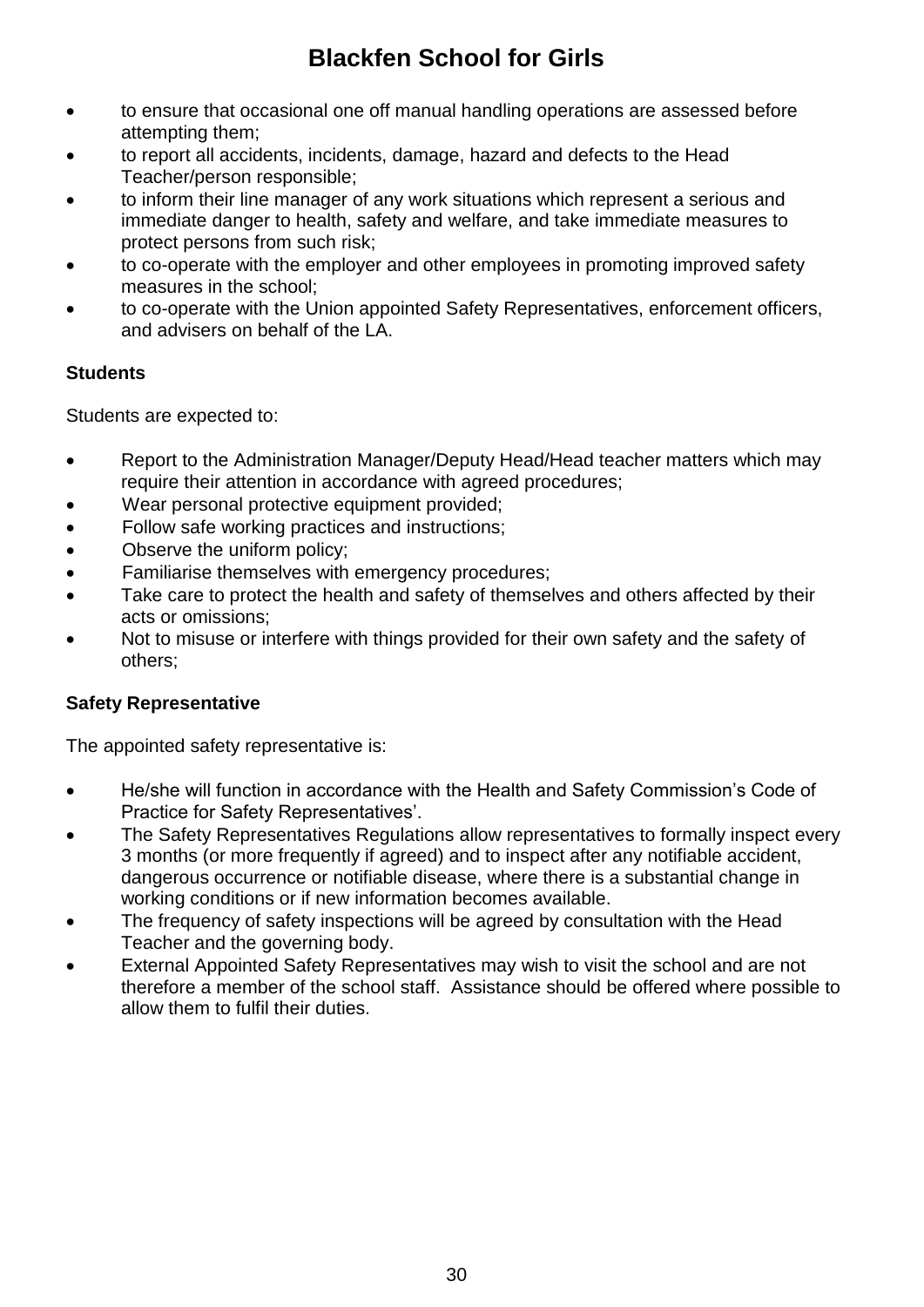#### **Health and Safety Advisors**

The London Borough of Bexley Health and safety advisor will provide information and health and safety advice:

Jill Moore (H&S Team Manager) - direct dial - [0203 045 4151](callto:+1203%20045%205642)

In her absence the following may be contacted on 020 3045 4232

The web site<http://www.bexley.gov.uk/saferschools> has been set up to help manage health and safety within Bexley schools.

#### **Occupational Health Service**

Occupational Health advice is available form

Adelinah Ausekre Health Nurse 020 3045 3685 adelinah.ausekre@bexley.gov.uk

Head of service for Occupational Health is Lorraine Barlow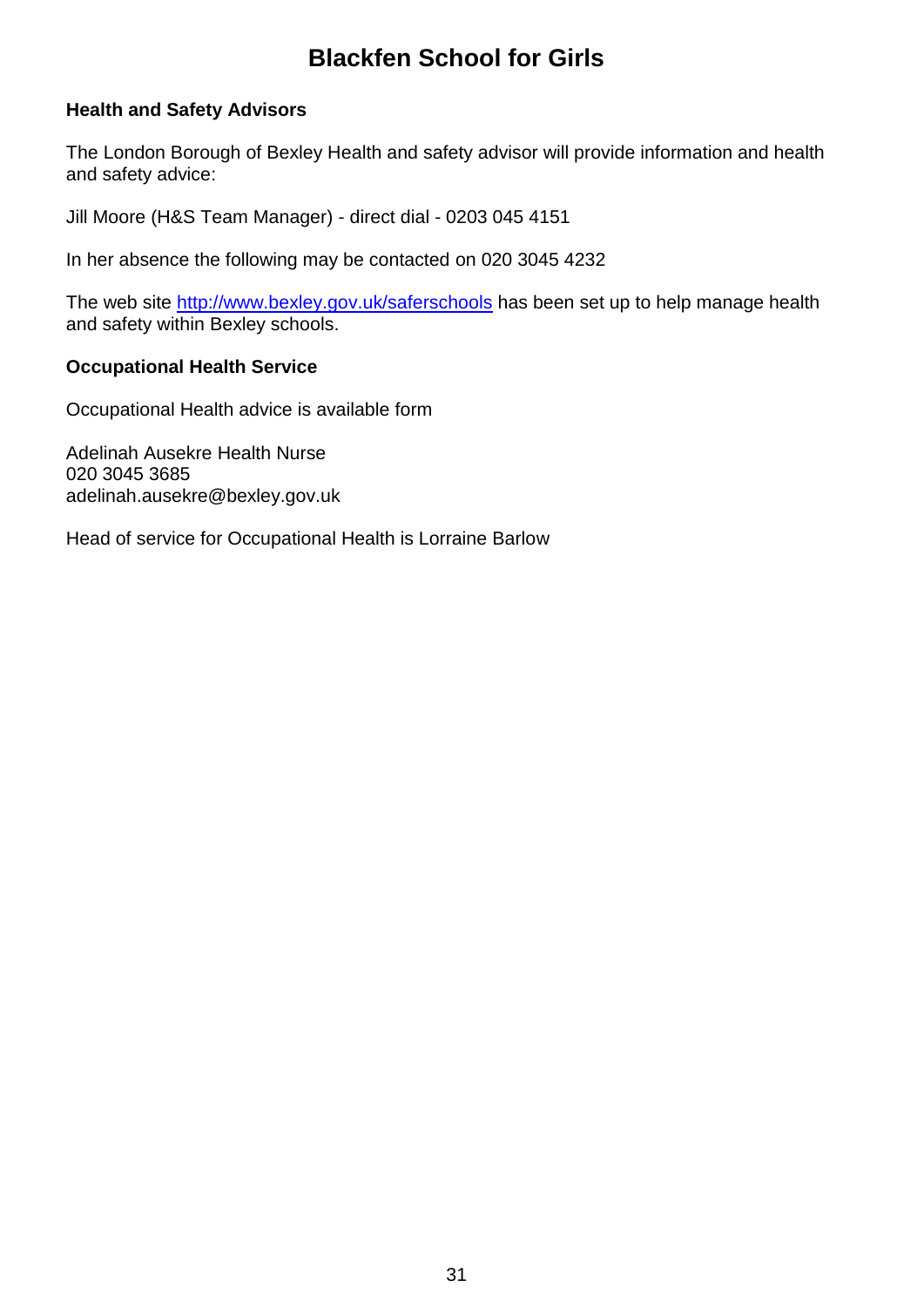### **Appendix A**

#### **Current Post holders**

| Head Teacher:                          | Mr M Brown                         |
|----------------------------------------|------------------------------------|
| Health & Safety Officer:               | Mr G Morgan                        |
| <b>Business Manager:</b>               | Mrs G Morgan                       |
| <b>Educational Visits Coordinator:</b> | Mr S Neil                          |
| Site Manager/Senior Caretaker:         | Mr V. Murphy/Mr K Wood             |
| <b>Catering Contractor:</b>            | Pabulum                            |
| <b>Cleaning Contractor:</b>            | <b>Lewis &amp; Graves Services</b> |
| <b>FL of Science:</b>                  | Mrs M Gough                        |
| FL of Technology:                      | Ms H Magrowski                     |
| FL of PE:                              | Mrs N Langham                      |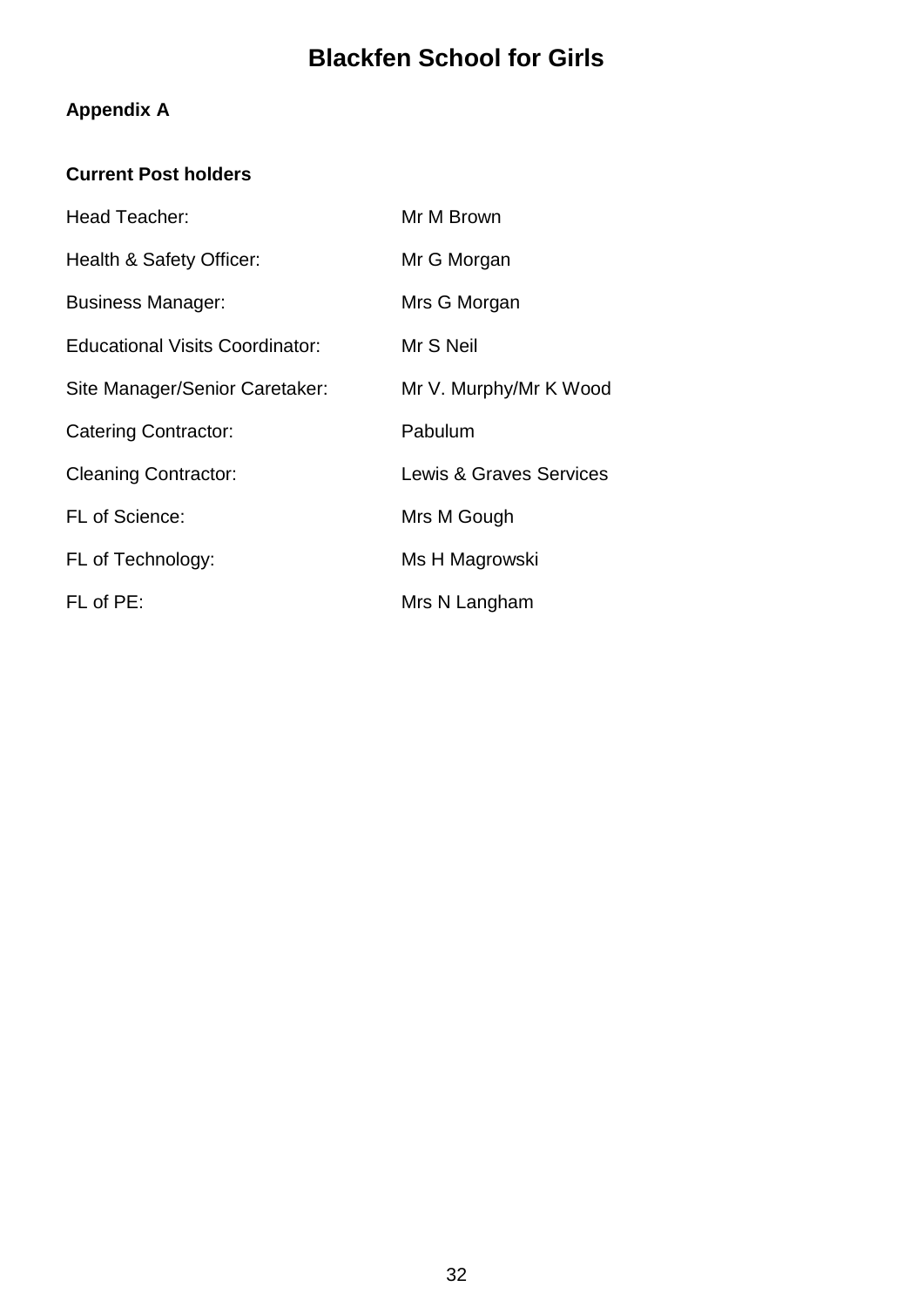#### **Appendix B**

#### **Holders of current First Aid Certificates**

#### **Three Day trained**

| Mrs A Stannett     | <b>Student Welfare Assistant</b> |
|--------------------|----------------------------------|
| Mrs Jo Scott       | <b>Cover Supervisor</b>          |
| Mrs L Dimond-Banks | <b>Student Support Officer</b>   |
| Mrs A Osborne      | <b>Student Support Officer</b>   |
| Mrs S Collier      | <b>Cover Supervisor</b>          |

#### **One Day Trained**

| Mrs Roberta Keenan                | <b>Student Support Officer</b> |
|-----------------------------------|--------------------------------|
| Mr S Lorkin                       | Caretaker                      |
| <b>Mrs Kellie Russell</b>         | Art Technician                 |
| Mrs J Corbett                     | <b>Teaching Assistant?</b>     |
| Miss K Morris                     | H&SC                           |
| Mr S Williams                     | <b>PE Department</b>           |
| Mr David Braund                   | Caretaker                      |
| Nadine Doyle                      | <b>Humanities</b>              |
| <b>Marilyn Ernest</b>             | Science Technician?            |
| <b>Julia Hardwick</b>             | Science                        |
| Tamsyn Kingsbury-Barker Librarian |                                |
| Jorden McMahon                    | <b>Math Teacher</b>            |
| Mrs N Langham                     | PЕ                             |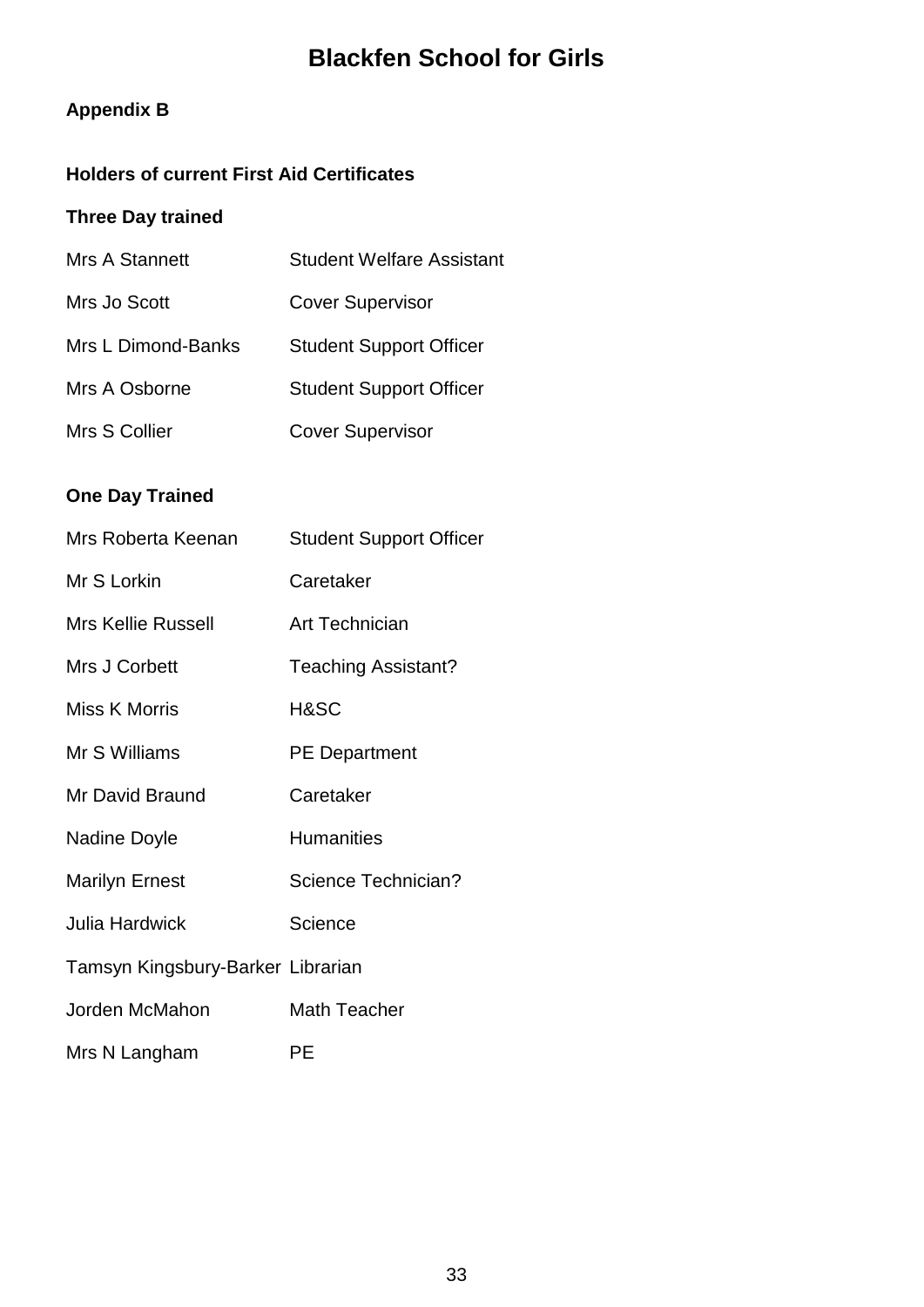#### **One Day Trained Cont :-**

| Julia O'Connor        | Exams officer             |
|-----------------------|---------------------------|
| <b>Suzanne Piercy</b> | Student Welfare Assistant |
| <b>Marion Taylor</b>  | <b>Cover Supervisor</b>   |
| Anna Thomas           | Librarian                 |
| Karen Langridge       | <b>SEN</b>                |
| Sue Fulcher           | Mid-day Supervisor        |
| Sophie Wainwright     | Technology                |

#### **Mental Health First Aiders**

| Suzanne Latif      | <b>Emotional Wellbeing Support Worker</b> |
|--------------------|-------------------------------------------|
| Mrs L Dimond-Banks | <b>Student Support Officer</b>            |